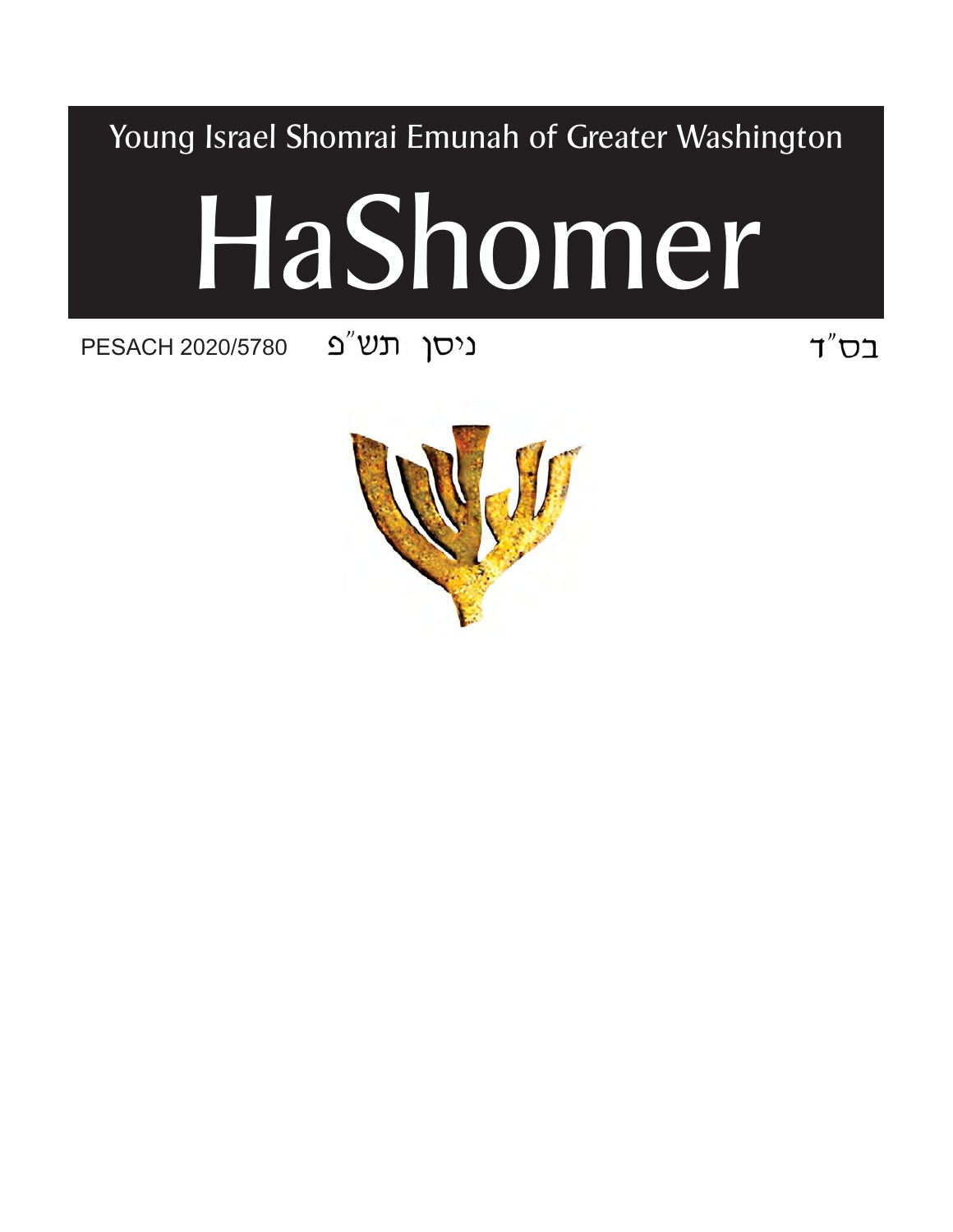## Dear Friends:

In the challenging circumstances that we are all grappling with, the Shul's regular Hashomer newsletter will not be coming out in its standard format. Though we do plan on sending various parts of the publication, I did want to send out the parts which are Halachically relevant as soon as possible. I am also including some other documents which I normally distribute separately.

To facilitate convenient use, I wanted to give you a sense of what is included in this document, in the order in which it appears:

- From the cRc Pesach Book 2020 ‐ This is the CRC's buying guide for what products do or don't require Pesach certification.
- From the cRc Pesach Book 2020 ‐ This is the CRC's basic halachic guidelines for the types of medicines, cosmetics, and toiletries that do or don't need to be ascertained as Chametz free. This is a matter of much halachic discussion, and I encourage you to follow the position of the CRC.
- Star‐K Quick‐Pick Medicine List. This is a basic list the Star‐K makes available online of medications that are not Chametz concerns. I am of the opinion that not all the medications on this list need to be Chametz free, per **the guidelines of the CRC.** Please also be aware that this is only a partial list, and if you have further questions you should feel free to contact me closer to Pesach.
- Star‐K Quick‐Pick Personal Care List. This is a basic list the Star‐K makes available online of personal care items that are not Chametz concerns. Please see above regarding the CRC's position.
- From the cRc Pesach Book 2020 ‐ This is a list based on the research of the OU provided by the CRC that provides information about medical nutritional supplements, infant formulas, and milk substitutes. **Please note that** these items, unless marked otherwise, should only be used if they have an OU, though not bearing any P marking. Also, most of these items are Kitniyos, which means that Ashkenazim should only use them if they are for an ill person or it's very important for someone's nutritional needs (young or old). Utensils in which these products have been used should be washed at a sink other than that at which standard Pesach utensils **are washed.**
- Star‐K Pet Food List. This is lists from the Star‐K regarding acceptable pet foods for Pesach use and FAQs on that issue.
- A review of appropriate kashering of kitchen appliances and other items for Pesach.
- From the cRc Pesach Book 2020 ‐ This is a list from the CRC of what types of countertops may be Kashered. This is a matter of much Halachic discussion, and I encourage you to follow the position of the CRC.
- A review of laws relevant to Erev Pesach.
- A very general review of measurements relevant for the Seder.
- A list of stores where Chametz may or may not be purchased after Pesach

Pesach is always a challenging holiday to prepare for, particularly this year. Please don't hesitate to contact me at rdrosenbaum@yise.org or 301‐593‐4465, ext. 405 or Rabbi Silver at 917‐363‐5840 or rbsilver@yise.org with any questions.

Chag Kasher Vesameach.

Rabbi Dovid Rosenbaum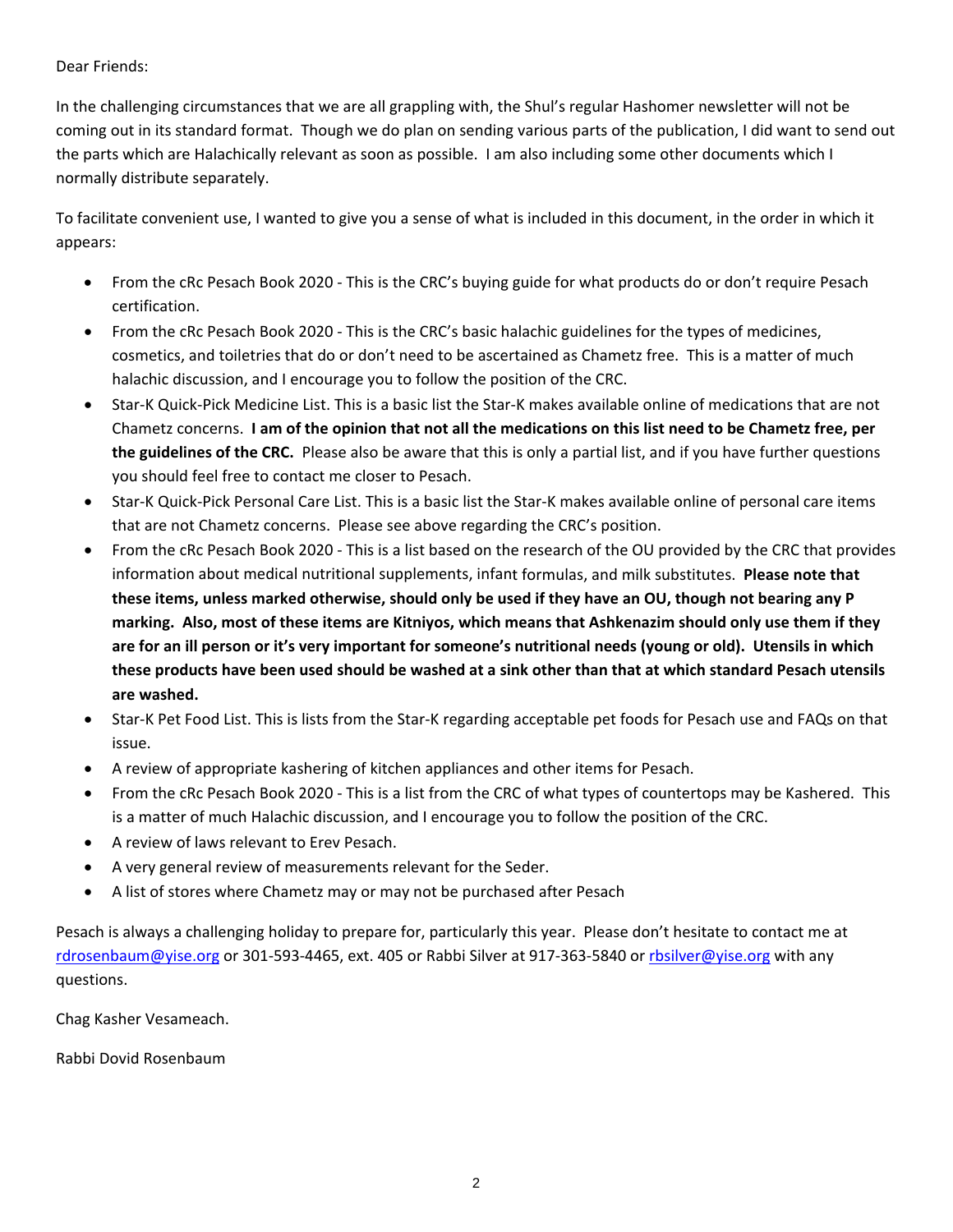

Recommendations are for items produced in the United States

This list of products is marked as follows:

| <b>Acceptable without Pesach Certification</b><br>Food items in this section should preferably be purchased before Pesach |
|---------------------------------------------------------------------------------------------------------------------------|
| <b>Must bear reliable Pesach Certification</b>                                                                            |
| <b>Not acceptable for Pesach</b><br>Sephardim should contact their local Sephardic rabbi regarding issues of kitnios      |
|                                                                                                                           |

| Product                          | <b>Status</b> | <b>Notes</b>                                                                                                                                                                        |
|----------------------------------|---------------|-------------------------------------------------------------------------------------------------------------------------------------------------------------------------------------|
| <b>Adhesive bandages</b>         | ✓             |                                                                                                                                                                                     |
| Air freshener                    | $\checkmark$  |                                                                                                                                                                                     |
| Alcohol                          |               | For drinking $\triangle$<br>Denatured √<br>Isopropyl alcohol √                                                                                                                      |
| Alfalfa                          | $\mathbf x$   | <b>Kitnios</b>                                                                                                                                                                      |
| Aluminum products                | ✓             | Includes aluminum foil and pans                                                                                                                                                     |
| Amaranth                         |               | Amaranth is not kitnios but requires<br>certification to be sure no other<br>grains are mixed in                                                                                    |
| Ammonia                          | ✓             |                                                                                                                                                                                     |
| Anise                            | ×             | <b>Kitnios</b>                                                                                                                                                                      |
| Antacid (chewable)               |               |                                                                                                                                                                                     |
| Apple juice                      |               | Concentrate also requires Pesach<br>certification                                                                                                                                   |
| Apple sauce                      | A             |                                                                                                                                                                                     |
| Aspartame                        | A             |                                                                                                                                                                                     |
| Baby carrots                     |               | Raw are acceptable if they contain<br>no additives                                                                                                                                  |
|                                  | A             | Canned, cooked or frozen ▲                                                                                                                                                          |
| <b>Baby food</b><br>Baby formula |               | Includes jarred or canned<br>See nutritional supplement pages<br>When acceptable, bottles should be<br>filled and cleaned separately from<br>Pesach dishes since formula is kitnios |
| Baby oil                         | $\checkmark$  |                                                                                                                                                                                     |
| Baby powder                      |               | Acceptable if it only contains talc,<br>talcum powder, corn starch, or<br>other innocuous ingredients                                                                               |
| <b>Baby wipes</b>                |               |                                                                                                                                                                                     |
| <b>Bags</b>                      | ✓             |                                                                                                                                                                                     |
| <b>Baking powder</b>             | A             |                                                                                                                                                                                     |
| <b>Baking soda</b>               | ✓             |                                                                                                                                                                                     |
| <b>Balloons</b>                  |               | If powdered, wash before Pesach                                                                                                                                                     |
| <b>Band-aids</b>                 |               |                                                                                                                                                                                     |
| <b>Beans</b>                     | ×             | <b>Kitnios</b>                                                                                                                                                                      |

| Product                               | <b>Status</b> | <b>Notes</b>                                                                                  |
|---------------------------------------|---------------|-----------------------------------------------------------------------------------------------|
| <b>Bean sprouts</b>                   | $\mathbf x$   | <b>Kitnios</b>                                                                                |
| <b>Benefiber</b>                      | $\mathbf{x}$  | Chametz                                                                                       |
| <b>Beverages</b>                      | A             |                                                                                               |
| Bicarbonate of soda                   | ✓             |                                                                                               |
| <b>Bird food</b>                      |               | See pet food pages                                                                            |
| Bleach                                | ✓             |                                                                                               |
| <b>Bleach wipes</b>                   | ✓             |                                                                                               |
| <b>Blush</b>                          | ✓             |                                                                                               |
| Body wash                             | ✓             |                                                                                               |
| <b>Braces</b>                         | ✓             | Wax for braces is also acceptable; wash<br>rubber bands before placing in mouth               |
| Brewer's yeast                        | $\mathbf x$   | Chametz                                                                                       |
| <b>Brown sugar</b>                    | A             |                                                                                               |
| <b>Buckwheat</b>                      | ×             | <b>Kitnios</b>                                                                                |
| <b>Buckwheat pillow</b>               | ✓             | One may own and derive benefit<br>from kitnios                                                |
| <b>Butter</b>                         | A             |                                                                                               |
| Candles                               | ✓             | Scented are also acceptable                                                                   |
| Candy                                 | A             |                                                                                               |
| <b>Canned fruits or</b><br>vegetables |               |                                                                                               |
| Canola oil                            | $\mathbf{x}$  | Kitnios                                                                                       |
| Caraway                               | $\mathbf x$   | <b>Kitnios</b>                                                                                |
| Carrots                               |               | Raw (including baby carrots) are<br>acceptable if additive-free<br>Canned, cooked or frozen ▲ |
| Cat food                              |               | See pet food pages                                                                            |
| <b>CBD Oil</b>                        | $\mathbf x$   | <b>Kitnios</b>                                                                                |
| Charcoal                              | ✓             | Includes "plain", easy-light, apple,<br>hickory, and mesquite                                 |
| Cheese                                | A             |                                                                                               |
| Cheese spreads                        | A             |                                                                                               |
| Chewable pills                        |               | See medicine letter (page 3)                                                                  |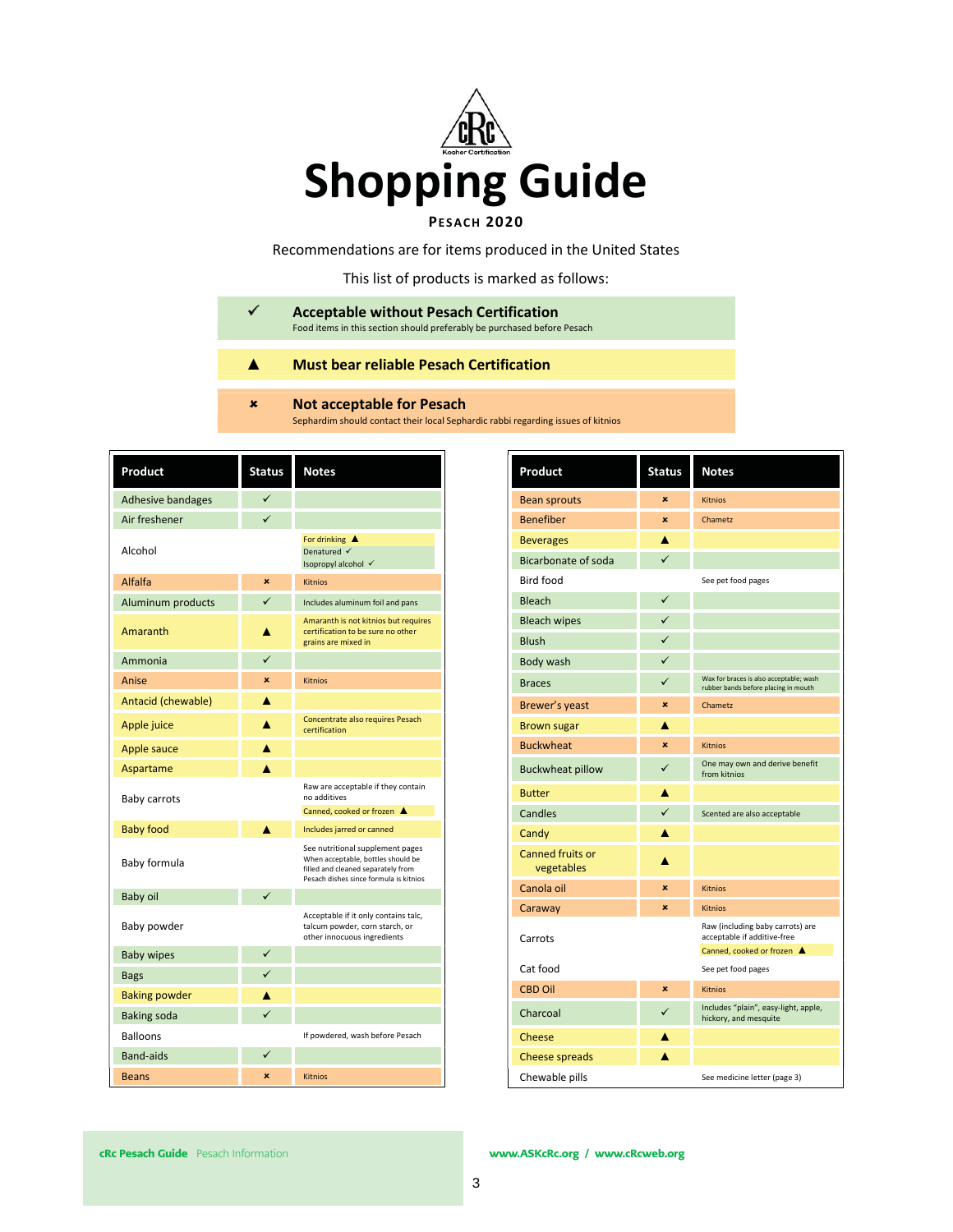| <b>SHOPPING GUIDE - PESACH 2020</b> |  |  |
|-------------------------------------|--|--|
|-------------------------------------|--|--|

| Product                               | Status       | <b>Notes</b>                                                                                                                                                                                                                         |
|---------------------------------------|--------------|--------------------------------------------------------------------------------------------------------------------------------------------------------------------------------------------------------------------------------------|
| Chewing tobacco                       |              | Contains flavors and other sensitive<br>ingredients                                                                                                                                                                                  |
| Chickpeas                             | ×            | <b>Kitnios</b>                                                                                                                                                                                                                       |
| Cloves                                |              | Some have a custom not to use<br>cloves for Pesach                                                                                                                                                                                   |
| Cocoa powder                          |              | Acceptable if 100% pure and not<br>processed in Europe. Hershey's is<br>acceptable except for Special Dark                                                                                                                           |
| Coconut (shredded)                    |              | Sweetened or flavored ▲<br>Unsweetened & unflavored √                                                                                                                                                                                |
| Coffee                                |              | Beans which are plain, unflavored,<br>and not decaffeinated do not<br>require certification, but the grinder<br>must be clean<br>Instant, flavored or decaffeinated<br>coffee requires certification<br>K-cups require certification |
| Coffee filters                        | ✓            |                                                                                                                                                                                                                                      |
| Coffee whitener                       | A            |                                                                                                                                                                                                                                      |
| Cologne                               |              | See medicine and cosmetic pages                                                                                                                                                                                                      |
| Colonoscopy drink                     |              | See medicine and cosmetic pages                                                                                                                                                                                                      |
| Confectioners' sugar                  | A            |                                                                                                                                                                                                                                      |
| Contact lens solution                 | $\checkmark$ |                                                                                                                                                                                                                                      |
| Contact paper                         | ✓            |                                                                                                                                                                                                                                      |
| Cooking oil spray                     | ٨            |                                                                                                                                                                                                                                      |
| Cooking wine                          | A            |                                                                                                                                                                                                                                      |
| <b>Coriander seeds</b>                | ×            | <b>Kitnios</b>                                                                                                                                                                                                                       |
| Corn & corn products                  |              |                                                                                                                                                                                                                                      |
| (e.g. corn oil, corn syrup)           | ×            | <b>Kitnios</b>                                                                                                                                                                                                                       |
| Corn remover                          | ✓            |                                                                                                                                                                                                                                      |
| Cosmetics                             |              | See medicine and cosmetic pages                                                                                                                                                                                                      |
| Creams (cosmetics)                    | ✓            |                                                                                                                                                                                                                                      |
| Crock pot liner                       | ✓            |                                                                                                                                                                                                                                      |
| Cumin                                 | ×            | <b>Kitnios</b>                                                                                                                                                                                                                       |
| Cutlery (plastic)                     | ✓            |                                                                                                                                                                                                                                      |
| Dates                                 | A            | Glaze may be problematic                                                                                                                                                                                                             |
| <b>Decaffeinated coffee</b><br>or tea | A            | Lipton decaffeinated tea bags are<br>acceptable without certification                                                                                                                                                                |
| Dental floss or tape                  |              | Acceptable (including waxed) if not<br>flavored                                                                                                                                                                                      |
| <b>Dentures</b>                       | ✓            |                                                                                                                                                                                                                                      |
| Deodorant                             |              |                                                                                                                                                                                                                                      |
| Dessert gels &<br>puddings            |              |                                                                                                                                                                                                                                      |
| Detergent                             | ✓            |                                                                                                                                                                                                                                      |
| Dill                                  |              | Seeds <b>*</b> (Kitnios)<br>Leaves $\checkmark$                                                                                                                                                                                      |
| Dishwashing soap                      | ✓            |                                                                                                                                                                                                                                      |
| Dog food                              |              | See pet food pages                                                                                                                                                                                                                   |
| <b>Dried fruit</b>                    |              |                                                                                                                                                                                                                                      |
| Edamame                               | ×            | <b>Kitnios</b>                                                                                                                                                                                                                       |
| Eggs                                  |              | Cooked or liquid ▲<br>Whole and raw (including<br>pasteurized) √                                                                                                                                                                     |

| Product                | Status       | <b>Notes</b>                                                                                                                                                  |
|------------------------|--------------|---------------------------------------------------------------------------------------------------------------------------------------------------------------|
| Ensure                 |              | See nutritional supplement page                                                                                                                               |
| Eye drops              | $\checkmark$ |                                                                                                                                                               |
| Eye liner              | ✓            |                                                                                                                                                               |
| Eye shadow             | ✓            |                                                                                                                                                               |
| Fabric protector       | ✓            |                                                                                                                                                               |
| <b>Fabric softener</b> | ✓            |                                                                                                                                                               |
| Fennel                 |              | Seeds <b>*</b> (Kitnios)<br>Leaves $\checkmark$                                                                                                               |
| Fish                   |              | Fresh V<br>Canned, frozen or processed ▲                                                                                                                      |
| Fish food              |              | See pet food pages                                                                                                                                            |
| Flax seeds             |              | Flax seeds are not kitnios; see spices                                                                                                                        |
| Flour                  | ×            | Chametz                                                                                                                                                       |
| Floss (dental)         |              | Acceptable (including waxed) if not<br>flavored                                                                                                               |
| Foil (aluminum)        | ✓            |                                                                                                                                                               |
| <b>Food coloring</b>   | A            |                                                                                                                                                               |
| Food supplements       |              | See nutritional supplement page                                                                                                                               |
| Formula for infants    |              | See baby formula                                                                                                                                              |
| <b>Frozen dinners</b>  | A            |                                                                                                                                                               |
| Fruit                  |              | Canned, cooked, dried or<br>sweetened <b>A</b><br>Fresh V<br>Frozen is acceptable if it is not<br>sweetened or cooked, and contains<br>no sensitive additives |
| Fruit juice            |              | Pure frozen concentrated orange<br>juice $\checkmark$<br>Other concentrates A                                                                                 |
| <b>Fruit preserves</b> | A            |                                                                                                                                                               |
| Furniture polish       | $\checkmark$ |                                                                                                                                                               |
| Garlic                 |              | Fresh $\checkmark$<br>Peeled (in jars or cans) $\triangle$                                                                                                    |
| Gloves (disposable)    |              | Powder free √<br>Powderless or with powder ▲                                                                                                                  |
| Glue                   | ✓            |                                                                                                                                                               |
| Grape juice            | A            |                                                                                                                                                               |
| Grapefruit juice       | A            |                                                                                                                                                               |
| Green beans            | ×            | Kitnios                                                                                                                                                       |
| Gum (chewing)          | ▲            |                                                                                                                                                               |
| Hair gel               | $\checkmark$ |                                                                                                                                                               |
| Hairspray              | $\checkmark$ |                                                                                                                                                               |
| Hemp, hemp oil         | ×            | Kitnios                                                                                                                                                       |
| <b>Herbal tea</b>      | A            |                                                                                                                                                               |
| Honey                  | ▲            |                                                                                                                                                               |
| Horseradish            |              | Raw √<br>Prepared A                                                                                                                                           |
| Hydrogen peroxide      | $\checkmark$ |                                                                                                                                                               |
| Ice (in bag)           | $\checkmark$ |                                                                                                                                                               |
| Ice cream              | ▲            |                                                                                                                                                               |
| <b>Ices</b>            | ▲            |                                                                                                                                                               |
| Infant formula         |              | See baby formula                                                                                                                                              |

 $\checkmark$  = Acceptable without Pesach Certification  $\blacktriangle$  = Must bear Pesach Certification  $\blacktriangleright$  = Not acceptable for Pesach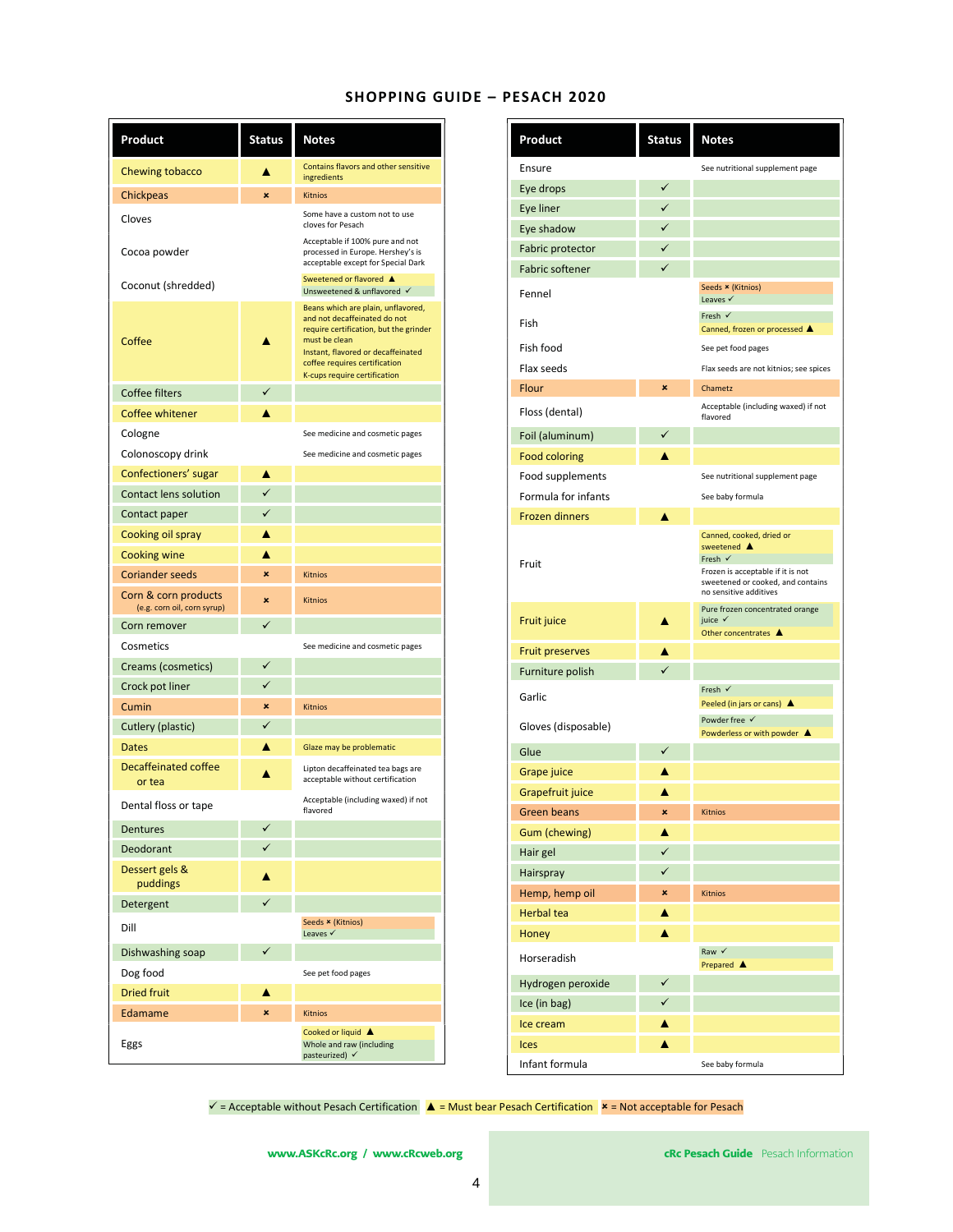| Product                     | <b>Status</b> | <b>Notes</b>                                                                                                                        |
|-----------------------------|---------------|-------------------------------------------------------------------------------------------------------------------------------------|
| Insecticide sprays          | ✓             | Some traps contain chametz                                                                                                          |
| Instant coffee or tea       | A             |                                                                                                                                     |
| <b>Invert sugar</b>         | A             |                                                                                                                                     |
| Isopropyl alcohol           | $\checkmark$  |                                                                                                                                     |
| Jam                         | A             |                                                                                                                                     |
| Jelly                       | A             |                                                                                                                                     |
| Juice (fruit)               |               | Pure frozen concentrated orange<br>juice √<br>Other concentrates $\triangle$                                                        |
| <b>K-Cups</b>               | A             |                                                                                                                                     |
| Kasha                       | $\mathbf x$   | <b>Kitnios</b>                                                                                                                      |
| Ketchup                     | A             |                                                                                                                                     |
| Kimmel                      | ×             | <b>Kitnios</b>                                                                                                                      |
| Lactaid                     |               | Lactaid milk may be used if<br>purchased before Pesach<br>Chewable pills x<br>Non-chewable pills √                                  |
| Latex gloves                |               | Powder free √<br>Powderless or with powder ▲                                                                                        |
| Laundry detergent           |               |                                                                                                                                     |
| Laxatives                   |               | See medicine and cosmetic pages                                                                                                     |
| Lemon juice                 |               | Concentrate also requires Pesach<br>certification                                                                                   |
| Lentils                     | ×             | <b>Kitnios</b>                                                                                                                      |
| Lip products                |               | See medicine letter (page 3) and see<br>www.ASKcRc.org for updated<br>information                                                   |
| Liqueur                     | A             |                                                                                                                                     |
| Liquid dish detergent       | ✓             |                                                                                                                                     |
| Liquid medicines            |               | See medicine letter (page 3)                                                                                                        |
| Liquor                      |               |                                                                                                                                     |
| <b>Listerine PocketPaks</b> | ×             | Requires Pesach certification, and<br>this brand is not certified                                                                   |
| Lotions                     | ✓             |                                                                                                                                     |
| Makeup                      |               | See medicine and cosmetic pages                                                                                                     |
| <b>Margarine</b>            |               |                                                                                                                                     |
| Mascara                     |               |                                                                                                                                     |
| Matzah                      |               |                                                                                                                                     |
| Mayonnaise                  | A             |                                                                                                                                     |
| Meat                        |               | Fresh or frozen raw meat in original<br>packaging is acceptable, but<br>ground, cooked or repacked<br>requires Pesach certification |
| Medicine                    |               | See medicine letter (page 3)                                                                                                        |
| Milk                        |               | If certified is unavailable, buy<br>before Pesach                                                                                   |
| <b>Millet</b>               | $\mathbf x$   | <b>Kitnios</b>                                                                                                                      |
| Mineral oil                 | $\checkmark$  |                                                                                                                                     |
| Mineral water               |               | Acceptable if it does not contain<br>carbonation, flavors, vitamins, or<br>other sensitive additives                                |
| Monosodium<br>glutamate     |               |                                                                                                                                     |
| Mousse (for hair)           | $\checkmark$  |                                                                                                                                     |

| <b>SHOPPING GUIDE – PESACH 2020</b> |  |  |  |  |  |
|-------------------------------------|--|--|--|--|--|
|-------------------------------------|--|--|--|--|--|

| Product                                     | <b>Status</b> | <b>Notes</b>                                                                                                                         |
|---------------------------------------------|---------------|--------------------------------------------------------------------------------------------------------------------------------------|
| Mouthwash                                   |               | See medicine and cosmetic pages                                                                                                      |
| <b>MSG</b>                                  |               |                                                                                                                                      |
| Mushrooms                                   |               | Canned $\triangle$<br>Raw or dried √                                                                                                 |
| <b>Mustard</b>                              | ×             | <b>Kitnios</b>                                                                                                                       |
| Nail polish                                 | ✓             |                                                                                                                                      |
| Nail polish remover                         | ✓             |                                                                                                                                      |
| <b>Napkins</b>                              | ✓             |                                                                                                                                      |
| Non-dairy creamer                           | A             |                                                                                                                                      |
| Nutritional<br>supplements                  |               | See nutritional supplement page                                                                                                      |
|                                             |               | Peanuts are kitnios *<br>Pecans (all shelled) ▲                                                                                      |
| Nuts                                        |               | Other nuts (incl. chopped) are<br>acceptable without certification if<br>free of BHA and BHT, and not<br>blanched, roasted or ground |
| <b>Ointments</b>                            |               |                                                                                                                                      |
| Olive oil                                   |               | Extra virgin (unflavored) √<br>Other types, including extra light ▲                                                                  |
| Oil (cooking)                               | A             |                                                                                                                                      |
| Orange juice                                | A             | Pure frozen orange juice<br>concentrate does not require<br><b>Pesach certification</b>                                              |
| <b>Orthodontics</b>                         | $\checkmark$  | Wash rubber bands before placing<br>in mouth                                                                                         |
| Oven cleaner                                | ✓             |                                                                                                                                      |
| Pam                                         | A             |                                                                                                                                      |
| Pans (aluminum)                             | ✓             |                                                                                                                                      |
| Paper products                              | ✓             | Including bags, napkins, plates, and<br>wax paper<br>May be used for hot or cold                                                     |
| Paraffin                                    | ✓             |                                                                                                                                      |
| Parchment paper                             | A             |                                                                                                                                      |
| Peanuts                                     | ×             | <b>Kitnios</b>                                                                                                                       |
| Peas                                        | ×             | <b>Kitnios</b>                                                                                                                       |
| Pecans (all shelled)                        | A             |                                                                                                                                      |
| Perfume                                     | ✓             | When produced in the USA                                                                                                             |
| Pet food                                    |               | See pet food pages                                                                                                                   |
| Petroleum jelly                             | ✓             |                                                                                                                                      |
| <b>Pickles</b>                              | A             |                                                                                                                                      |
| Pills                                       |               | See medicine letter (page 3)                                                                                                         |
| Pineapple (canned)                          | A             |                                                                                                                                      |
| Plastic (cutlery, plates)                   | $\checkmark$  |                                                                                                                                      |
| Plastic wrap                                | ✓             |                                                                                                                                      |
| Plates                                      | ✓             | Including paper, plastic and<br>Styrofoam<br>May be used for hot or cold                                                             |
| Play-doh                                    | ×             | May contain chametz                                                                                                                  |
| Polish (for furniture,<br>shoes, or silver) | ✓             |                                                                                                                                      |
| Pop                                         | A             |                                                                                                                                      |
| Popcorn                                     | ×             | Kitnios                                                                                                                              |

 $\checkmark$  = Acceptable without Pesach Certification  $\Delta$  = Must bear Pesach Certification  $\checkmark$  = Not acceptable for Pesach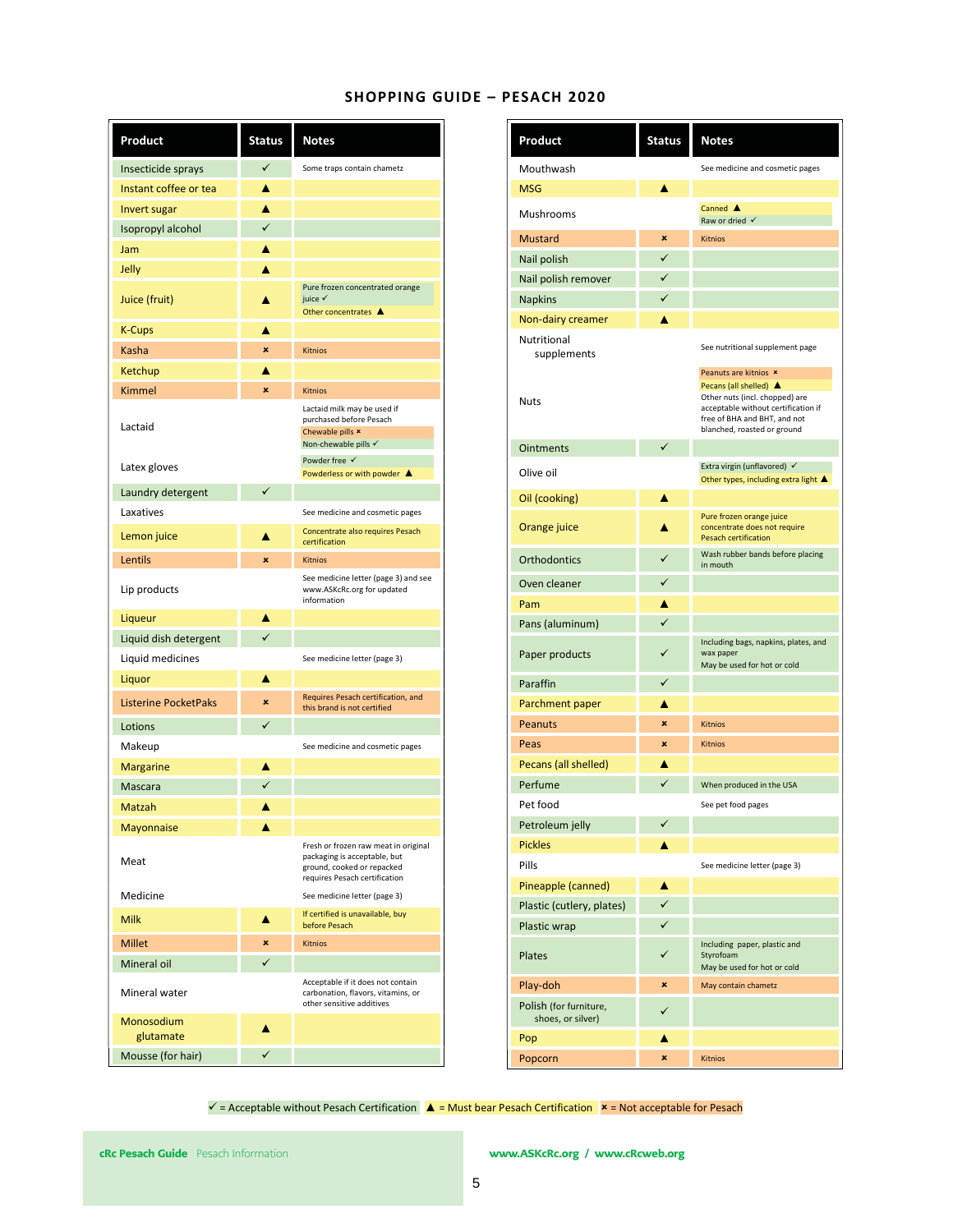| <b>SHOPPING GUIDE - PESACH 2020</b> |  |  |
|-------------------------------------|--|--|
|-------------------------------------|--|--|

| Product                      | Status | <b>Notes</b>                                                                                                                                                                                  |
|------------------------------|--------|-----------------------------------------------------------------------------------------------------------------------------------------------------------------------------------------------|
| Poppy seeds                  | ×      | <b>Kitnios</b>                                                                                                                                                                                |
| Potato chips                 | A      |                                                                                                                                                                                               |
| Poultry                      |        | Fresh or frozen raw poultry in<br>original packaging is acceptable, but<br>ground, cooked or repacked<br>requires Pesach certification                                                        |
| Powdered dish<br>detergent   |        |                                                                                                                                                                                               |
| Prunes                       | A      |                                                                                                                                                                                               |
| Pumpkin seeds                |        | Not kitnios; acceptable if raw and<br>without additives                                                                                                                                       |
| Quinoa                       | A      | Quinoa is not kitnios but requires<br>certification to be sure no other<br>grains are mixed in                                                                                                |
| <b>Raisins</b>               | A      |                                                                                                                                                                                               |
| Rice, including wild<br>rice | ×      | Kitnios<br>Rice milk may contain chametz; see<br>milk alternatives page                                                                                                                       |
| Saffron                      |        | Some have a custom not to use<br>saffron for Pesach<br>See Spices                                                                                                                             |
| Salads (bagged)              |        | If certified is unavailable, and<br>contains no kitnios or sensitive<br>additives; buy before Pesach                                                                                          |
| Salmon                       |        | Fresh V<br>Canned, frozen or processed ▲                                                                                                                                                      |
| Salt                         |        | Acceptable without iodine or other<br>additives                                                                                                                                               |
| Sanitizers (e.g. Purell)     | ✓      |                                                                                                                                                                                               |
| Scouring pads                | ✓      |                                                                                                                                                                                               |
| Seltzer                      | A      |                                                                                                                                                                                               |
| Sesame seeds                 | ×      | Kitnios                                                                                                                                                                                       |
| Shampoo                      | ✓      |                                                                                                                                                                                               |
| Shaving lotion               | ✓      |                                                                                                                                                                                               |
| Sherbet                      | A      |                                                                                                                                                                                               |
| Shortening                   | A      |                                                                                                                                                                                               |
| Silver polish                | ✓      |                                                                                                                                                                                               |
| Snow peas                    | ×      | <b>Kitnios</b>                                                                                                                                                                                |
| Soaps                        | ✓      |                                                                                                                                                                                               |
| Soda                         | Δ      |                                                                                                                                                                                               |
| Sorbet                       |        |                                                                                                                                                                                               |
| Sorghum                      | ×      | Kitnios                                                                                                                                                                                       |
| Soup mix                     | A      |                                                                                                                                                                                               |
| Soy products                 | ×      | Kitnios<br>Soy sauce and soy milk may contain<br>chametz; see milk alternatives page                                                                                                          |
| Spices                       |        | Anise, caraway, coriander seeds,<br>cumin, dill seeds, fennel seeds, and<br>mustard are kitnios *<br>Other spices are acceptable in<br>whole form, but ground spices<br>require certification |
| Splenda                      | A      |                                                                                                                                                                                               |
| Stain remover                | ✓      |                                                                                                                                                                                               |
| Star anise                   |        | Star anise is not kitnios; see Spices                                                                                                                                                         |
| <b>Stevia</b>                | A      |                                                                                                                                                                                               |

| Product                  | <b>Status</b> | <b>Notes</b>                                                                                                                                                                                                                   |
|--------------------------|---------------|--------------------------------------------------------------------------------------------------------------------------------------------------------------------------------------------------------------------------------|
| <b>Stick deodorant</b>   | $\checkmark$  |                                                                                                                                                                                                                                |
| <b>String beans</b>      | $\mathbf{x}$  | <b>Kitnios</b>                                                                                                                                                                                                                 |
| Styrofoam                | $\checkmark$  |                                                                                                                                                                                                                                |
| Sugar                    |               | Brown sugar and confectioners'<br>sugar $\triangle$<br>Pure, white cane sugar without<br>additives is acceptable                                                                                                               |
| Sugar substitute         | A             |                                                                                                                                                                                                                                |
| <b>Sunflower seeds</b>   | $\mathbf{x}$  | <b>Kitnios</b>                                                                                                                                                                                                                 |
| Sunscreen                | $\checkmark$  |                                                                                                                                                                                                                                |
| Suppositories            | $\checkmark$  |                                                                                                                                                                                                                                |
| <b>Syrups</b>            | A             |                                                                                                                                                                                                                                |
| Tea                      |               | Pure black, green or white tea<br>leaves or tea bags are acceptable<br>unless they are flavored, instant or<br>decaffeinated, in which case they<br>require certification<br>Lipton decaffeinated tea bags √<br>Herbal tea A   |
| <b>Tissues</b>           | ✓             |                                                                                                                                                                                                                                |
| Tofu                     | ×             | <b>Kitnios</b>                                                                                                                                                                                                                 |
| Tomato-based<br>products | A             |                                                                                                                                                                                                                                |
| Toothpaste               |               | See www.ASKcRc.org for updates                                                                                                                                                                                                 |
| Toothpicks               |               | Toothpicks are acceptable unless<br>flavored or colored                                                                                                                                                                        |
| <b>Tums</b>              | ×             | Chewable antacids require Pesach<br>certification, and this brand is not<br>certified for Pesach                                                                                                                               |
| Tuna fish (canned)       | A             |                                                                                                                                                                                                                                |
| Turmeric                 |               | Turmeric is not kitnios; see spices                                                                                                                                                                                            |
| Vanilla                  | A             |                                                                                                                                                                                                                                |
| Vaseline                 | ✓             |                                                                                                                                                                                                                                |
| Vegetable oil            | A             |                                                                                                                                                                                                                                |
| Vegetables               |               | Bagged salads - see Salad (bagged)<br>Canned, cooked or frozen ▲<br>Fresh raw vegetables are acceptable<br>if they are not kitnios (see listing for<br>individual vegetables) and do not<br>contain additives other than sugar |
| Vegetable wash           | A             |                                                                                                                                                                                                                                |
| Vinegar                  | A             |                                                                                                                                                                                                                                |
| <b>Vitamins</b>          | A             |                                                                                                                                                                                                                                |
| Water                    |               | Acceptable if it does not contain<br>carbonation, flavors, vitamins, or<br>other sensitive additives                                                                                                                           |
| Wax for braces           | ✓             |                                                                                                                                                                                                                                |
| Wax paper                | ✓             |                                                                                                                                                                                                                                |
| Whitener (for coffee)    | A             |                                                                                                                                                                                                                                |
| <b>Wild rice</b>         | ×             | Kitnios                                                                                                                                                                                                                        |
| Wine                     | A             |                                                                                                                                                                                                                                |
| Wood chips               | $\checkmark$  |                                                                                                                                                                                                                                |
| Wrap (plastic)           | $\checkmark$  |                                                                                                                                                                                                                                |
| Yogurt                   | A             |                                                                                                                                                                                                                                |

 $\checkmark$  = Acceptable without Pesach Certification  $\Delta$  = Must bear Pesach Certification  $\checkmark$  = Not acceptable for Pesach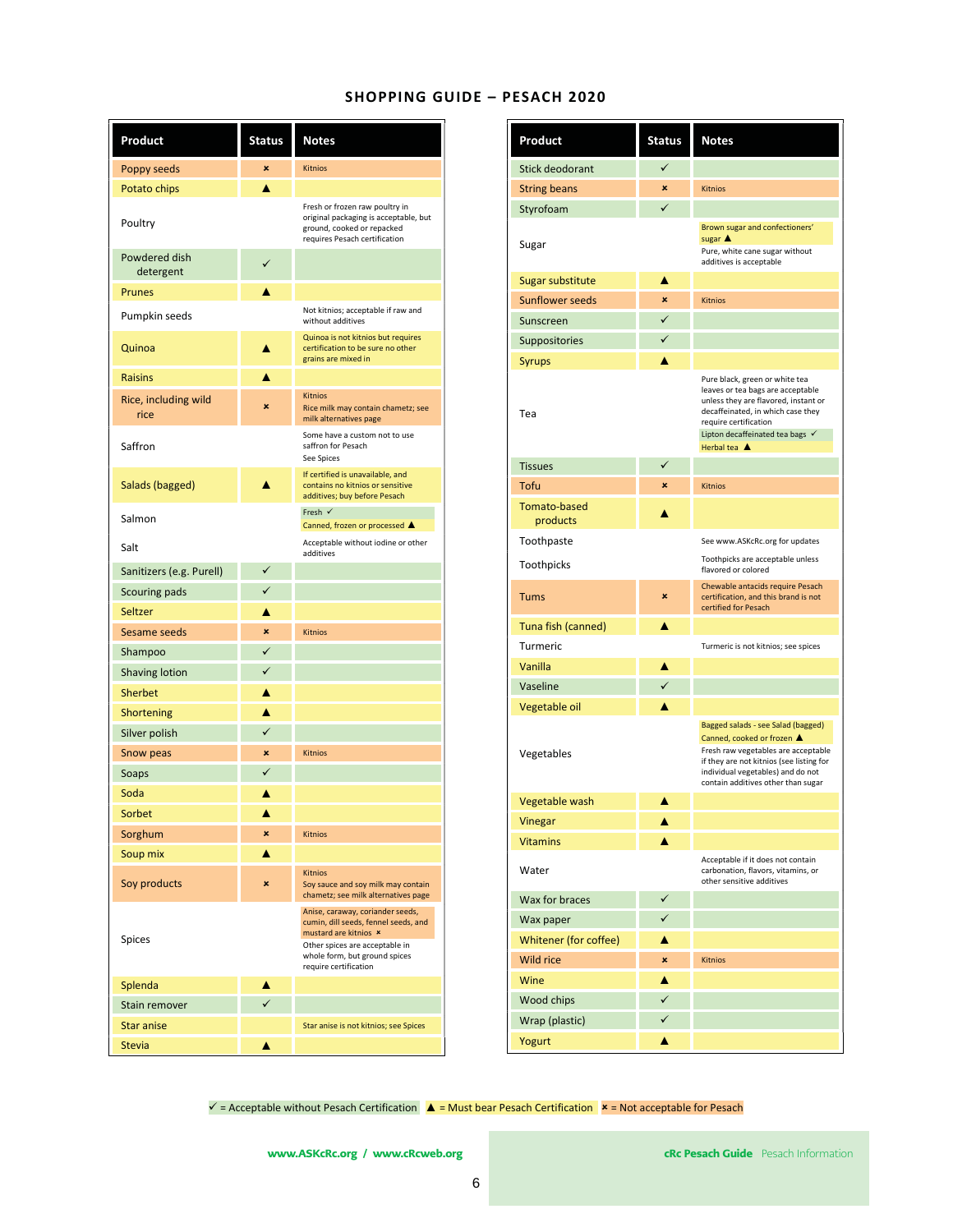## Chicago Rabbinical Council

2701 West Howard Street Chicago, IL 60645  $(773)$  465-3900 www.crcweb.org

Rabbi Sholem Y. Fishbane Kashruth Administrator



פסח תש"פ /Pesach 2020

## MEDICINES, COSMETICS & TOILETRIES FOR PESACH

This letter refers to Pesach-specific concerns; Please consult your Rabbi regarding the use of medicines, cosmetics, and toiletries on Shabbos or Yom Tov.

## **MEDICINES**

- All pill or non-chewable tablet medication- with or without chametz that one swallows is permitted. [Candy-coated pills are an exception to this rule, but they are quite uncommon]. Vitamins and food supplements do not necessarily fall into this category, and each person should consult with their Rabbi.
- Liquid and chewable medications that may contain chametz should only be used under the direction of a doctor and Rabbi, who will judge the severity of the illness, the likelihood that the medicine contains chametz, and the possibility of substituting a swallowable pill.

#### Important: Do not discontinue use of liquid, chewable or any other medicine without consulting with vour doctor and Rabbi.

Liquid and chewable medications that contain kitnios may be consumed by someone who is ill. An otherwise healthy person, who would like to consume a liquid or chewable medicine to relieve a minor discomfort, should only do so if the product is known to be free of kitnios.

#### **COSMETICS & TOILETRIES**

- All varieties of blush, body soap, conditioners, creams, eye shadow, eyeliner, foundations, ink, lotions, mascara, nail polish, ointments, paint, shampoo, and stick deodorant are permitted for use on Pesach regardless of the ingredients contained within them.
- Many varieties of cologne, liquid deodorants, hairspray, mousse, perfume, shaving lotion, sunscreen, and wipes contain denatured alcohol, and therefore should only be used on Pesach if they do not contain alcohol or the alcohol is known to be free of chametz. Such products manufactured in the United States may be used, regardless of whether the ingredient list includes denatured alcohol.
- Lipstick, mouthwash and toothpaste which contain chametz should not be used.

Rabbi Gedalia Dov Schwartz Rosh Beis Din, Chicago Rabbinical Council

Rabbi Dovid Zucke Rosh Kollel, Chicago Community Kollel

Reised  $D\wedge a$ 

Rabbi Yona Reiss Av Beis Din, Chicago Rabbinical Council

Rabbi Shmuel Fuerst Davan, Agudath Israel of Illinois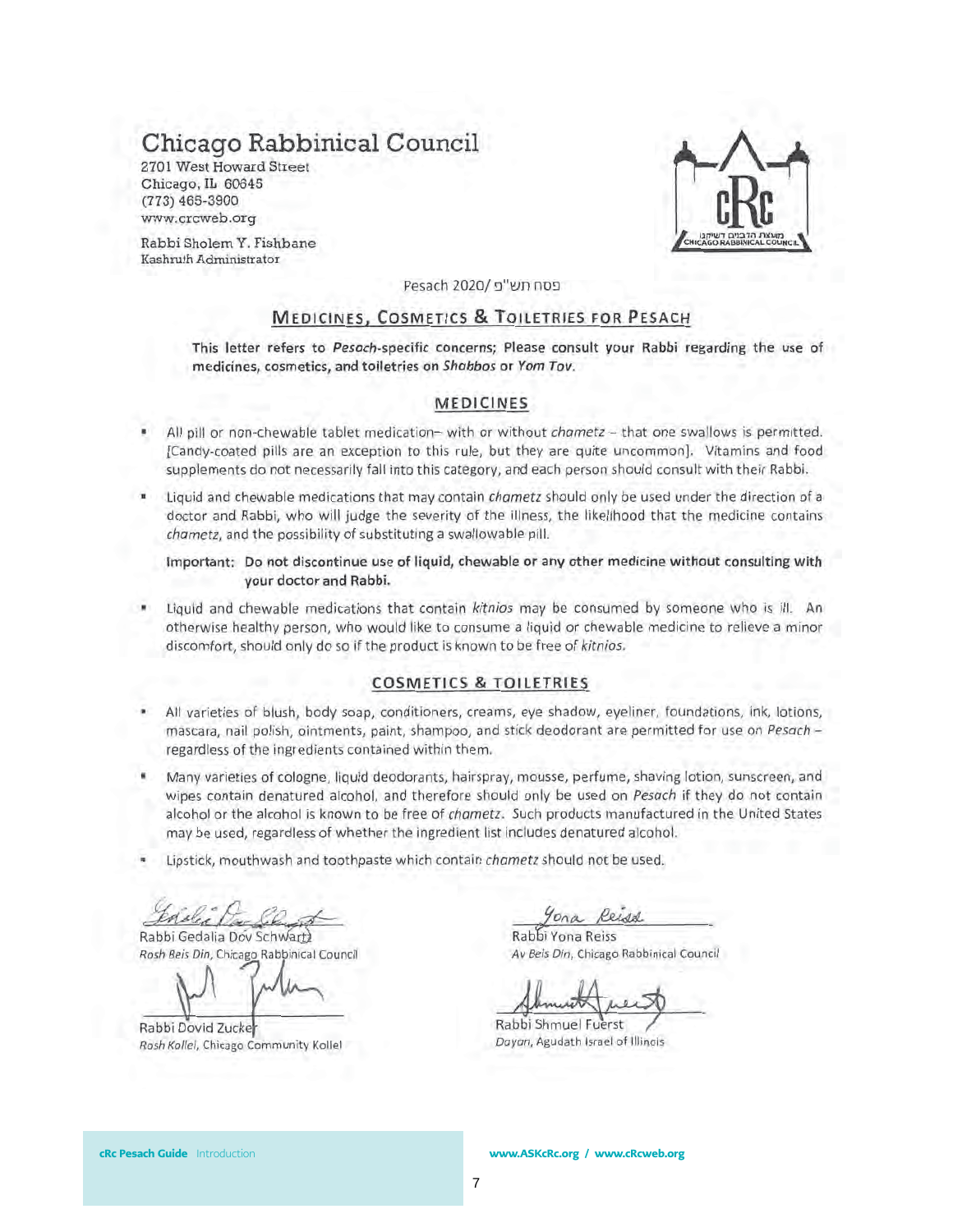## STAR-K 2020 PESACH DIRECTORY



## 2020 QUICK-PICK MEDICINE LIST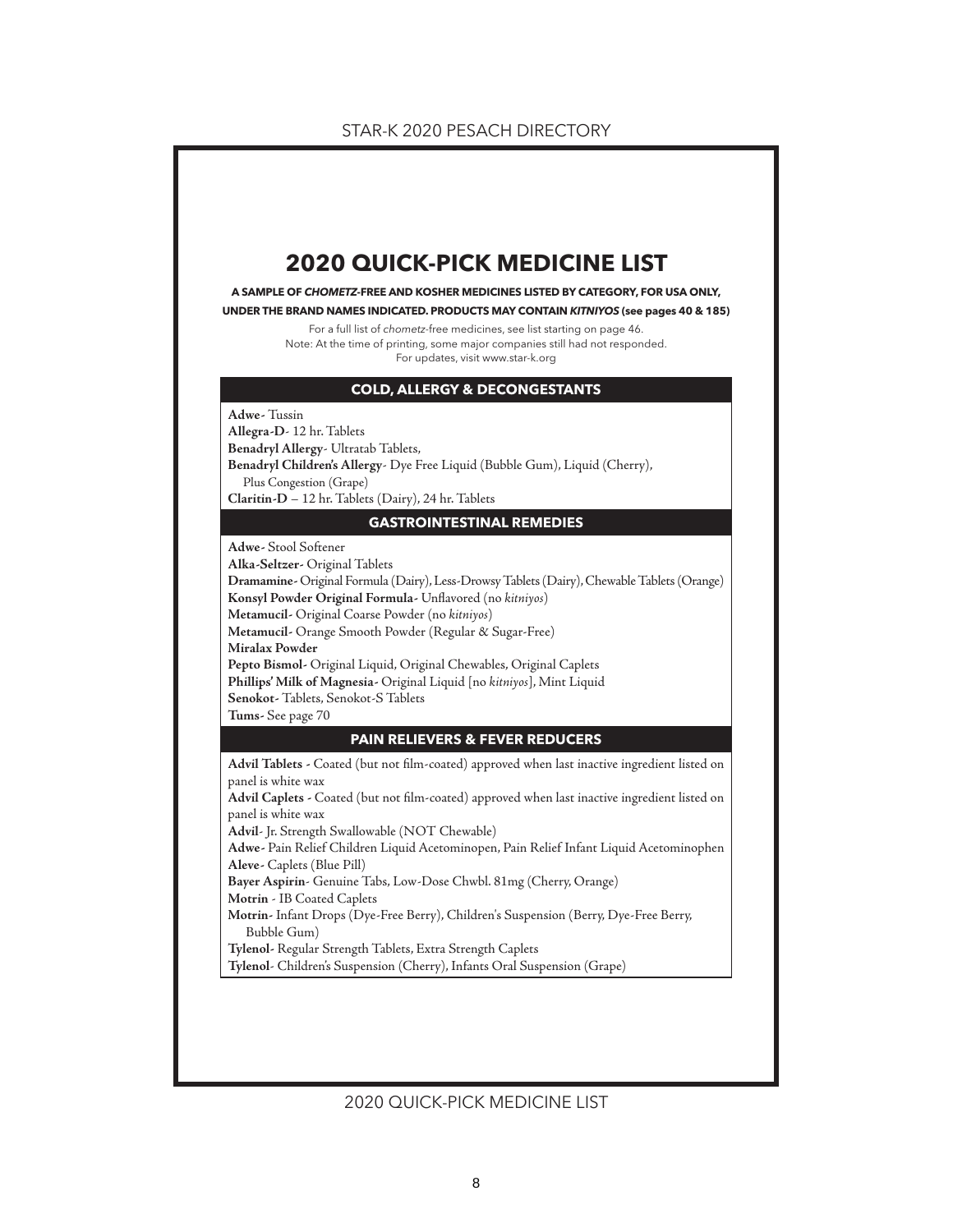

2020 QUICK-PICK PERSONAL CARE LIST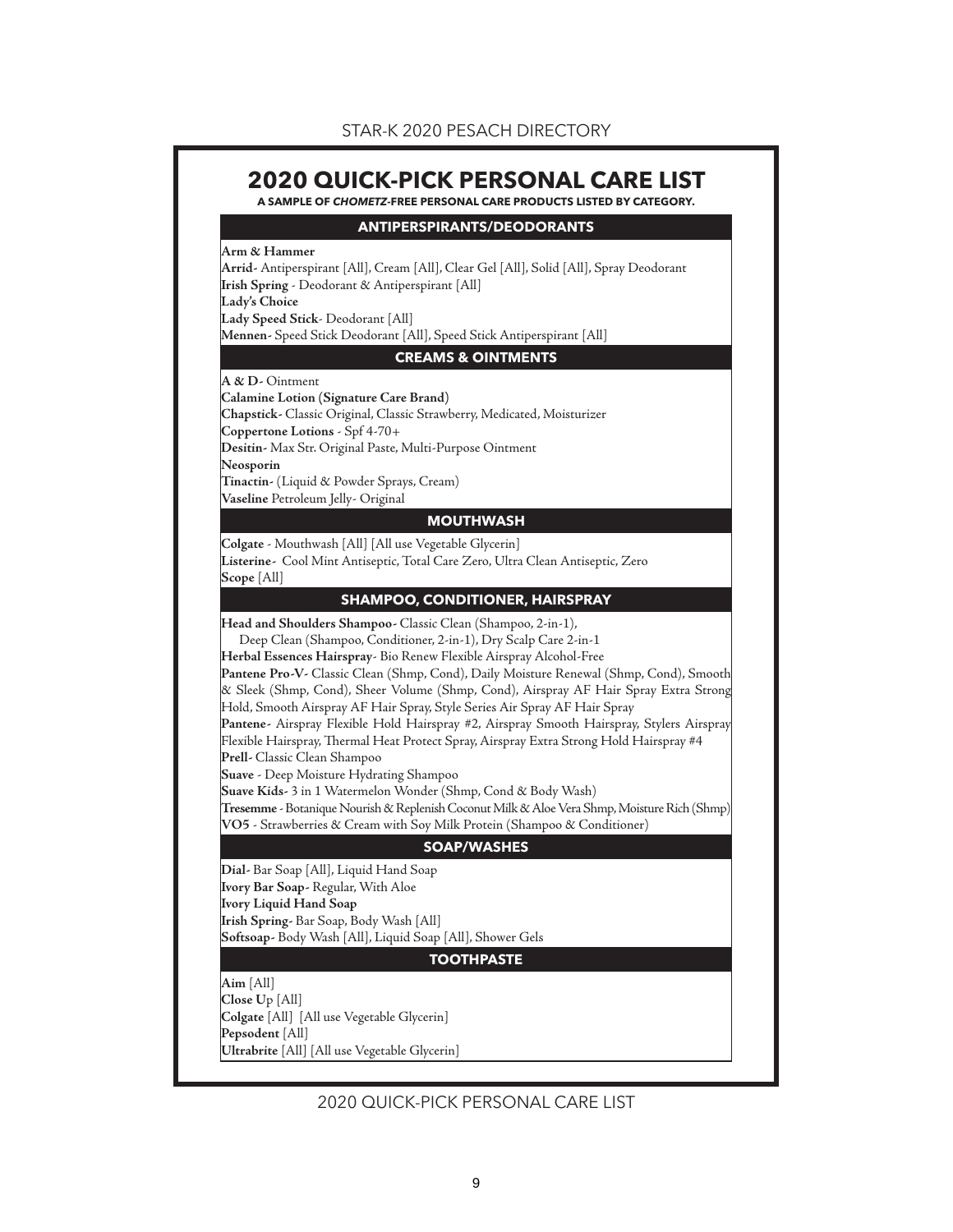# SUPPLEMENTS, INFANT FORMULAS, & MILK SUBSTITUTES – PESACH 2020

The OU has researched the following nutritional supplements, infant formulas, and milk substitutes and has determined that they are respectively suitable for someone who is infirm (choleh she'ain bo sakanah) and for infants, when bearing the OU logo, unless otherwise stated below.

#### Most of these products contain kitnios, and for some that is the primary ingredient.

With the exception of the flavors used, any item which might be chametz-based is used in such small proportions that it is batel b'shishim (nullified). Where possible, it is preferred to (a) use a substitute which is certified for Pesach, and (b) use a liquid supplement instead of a powdered one.

## MEDICAL NUTRITIONAL SUPPLEMENTS\*

Products with an asterisk (\*) contain oat fiber that is not chametz.

Abound Arginaid Arginaid Extra Benecalorie Beneprotein Boost Glucose Control Boost High Protein Boost Nutritional Pudding Boost Plus Diabetishield Diabetisource AC Enfamil Human Milk Fortifier Powder Enlive Ensure Compact Ensure Complete Nutrition Shake Ensure Healthy Mom Shake Ensure High Calcium Shake Ensure High Protein Shake Ensure HN Ensure Homemade Shake Ensure Plus Ensure Plus Advance

Ensure Plus HN Ensure Plus Next Generation Ensure Shake Ensure Twocal Fibersource HN Glucerna 1.0 Glucerna 1.2\* Glucerna 1.5\* Isosource Isosource HN With Fiber Jevity 1.0 Jevity 1.2\* Jevity 1.5 \* Nepro Nepro HP Nepro LP Nepro Vanilla Nepro With Carb Steady Flavored Novasource Renal Nutren (Product Line) Osmolite 1.0, 1.2, 1.5 Osmolite HN (Unflavored) Perative Portagen Promote (Except Promote with Fiber) Pulmocare

Resource Diabetic (Nestle Nutrition)

Resource Thicken Up (Nestle Nutrition)

Resource Thickened Water and Juice Products (Nestle Nutrition)

Thick & Easy Food and Beverage Thickener (Hormel)

Thick & Easy Thickened Water and Juice Products (Hormel)

Thick-It Original Food & Beverage Thickener

Thick-It Clear Advantage Food & Beverage Thickener

Vital

Vivonex Pediatric

Vivonex Plus

Vivonex Ten

## PEDIATRIC SUPPLEMENTS

Boost Kid Essentials, 1.0, 1.5 Boost Kid Essentials with Fiber D-Vi-Sol Enfamil 5% Glucose Water Fer-In-Sol Drops Poly-Vi-Sol Drops Tri-Vi-Sol Drops Resource Just for Kids with Fiber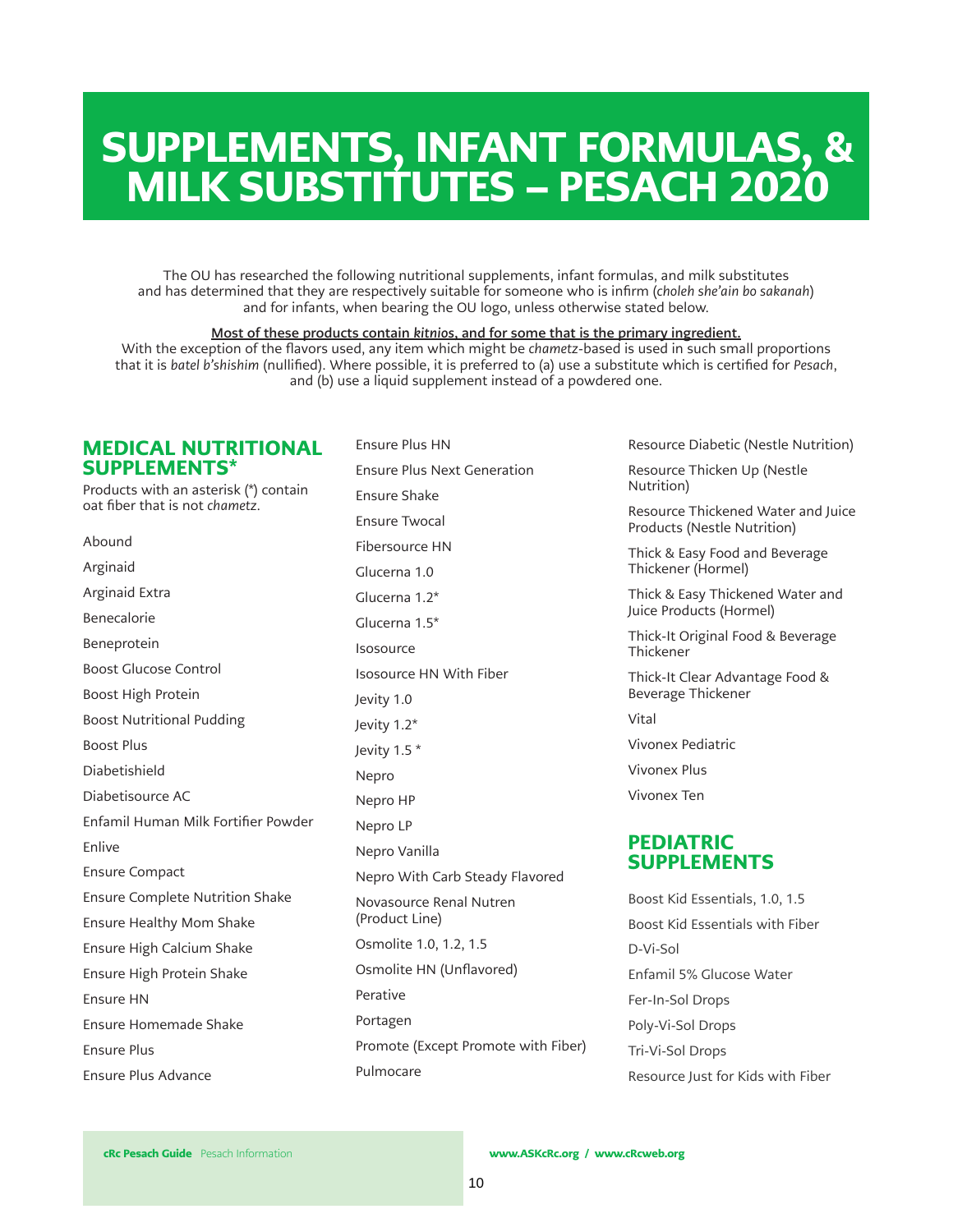Pediasure Complesure Pediasure RPB Pediasure Peptide Pediasure Vanilla Powder Pediasure Shakes

## PEDIATRIC ELECTROLYTES

Bright Beginnings Comforts for Baby **Cottontails** CVS Pharmacy Enfamil Enfalyte Oral Electrolyte Solution Goodness H-E-B Baby Home 360 Baby Meijer Mom to Mom Naturalyte ShopRite Parent's Choice Pedialyte (all flavors) Top Care Walgreen's Western Family

## INFANT FORMULAS

365 Everyday Value Ameribella America's Choice for Baby Babies R US Baby Basics Baby's Choice Bear Essentials

Belacta Belacta Premium BelactaSure Berkley & Jensen Bright Beginnings **Cottontails** CVS Daily Source Discount Drug Mart Earth's Best EleCare EnfaCare Enfagrow Enfagrow NeuroPro Enfagrow Premium Enfagrow Toddler Transitions Gentlease Enfalac Enfamil Enfamil A.R. Enfamil Enspire Enfamil NeuroPro EnfaCare Enfamil Premature High Protein 24 Cal per fl oz Enfamil ProSobee Enfamil Reguline Enfaport Enfapro Food Lion Full Circle Fulton Street Market Gerber Good Start Giant Giant Eagle Baby Hannaford

H-E-B Heinz Nurture Home 360 Baby Hy-Vee Isomil Kirkland Signature Kuddles Laura Lynn Life Brand Little Ones Meijer Baby Member's Mark Mom to Mom Moo Moo Buckaroo Mother's Choice My Organic Baby Nature's Place Nestle Good Start Next Step NutraEnfant O Organic Baby Parent's Choice Premier Value President's Choice Price Chopper PurAmino Publix Rite Aid - Tugaboos Shopko Similac Similac Advance Plus Similac Comfort Similac Gold w/HMO Similac LeMehadrin Similac Neosure

The OU has researched these nutritional supplements and infant formulas and determined that they are respectively suitable for someone who is infirm (choleh she'ain bo sakanah) and for infants, when bearing the OU logo. Most of these products contain kitnios, and for some that is the primary ingredient.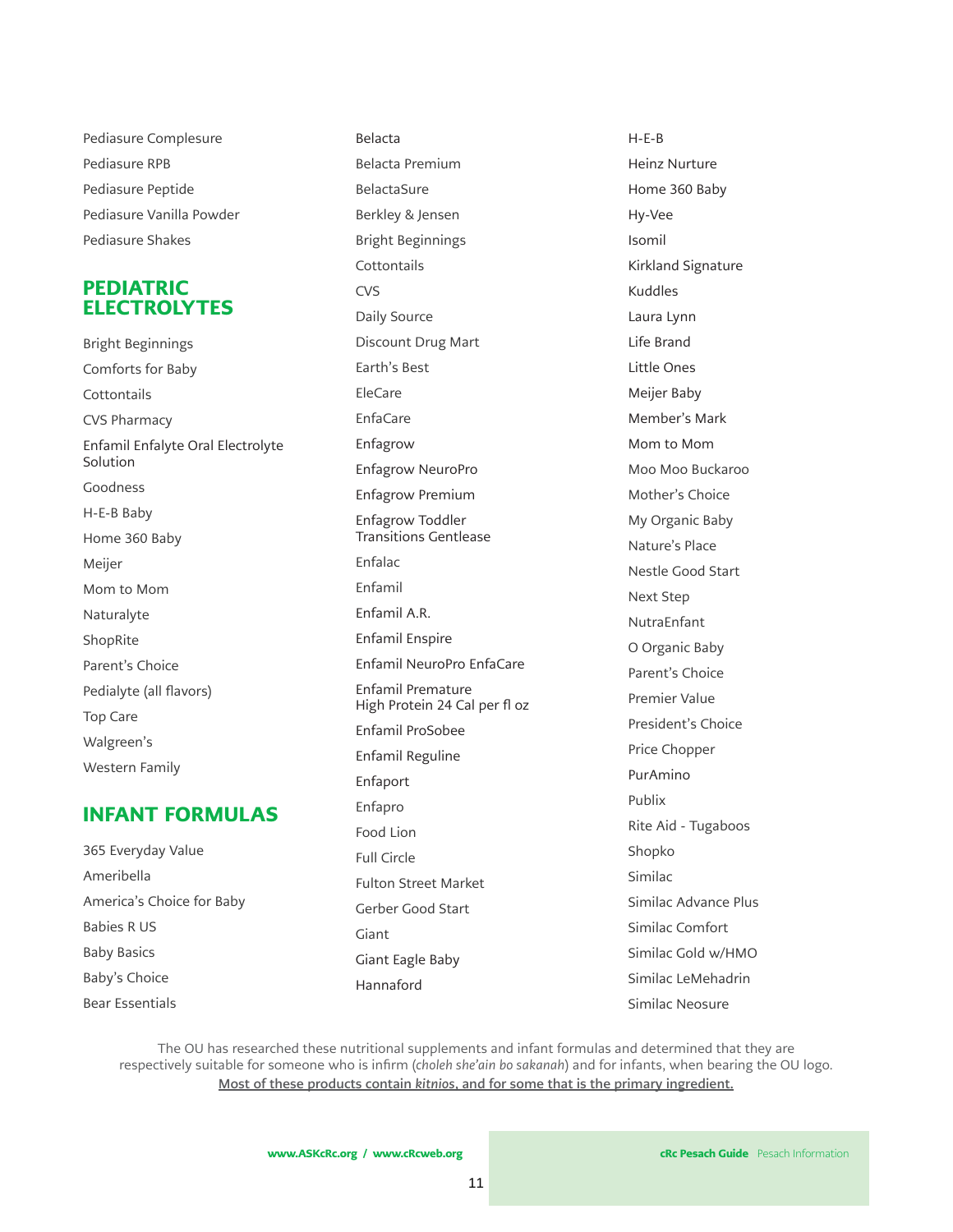Similac Spit Up/AR Similac RTF Similac Special Care RTF Simply Right Stop & Shop Sunrise Supervalu Target Tippy Toes by TopCare Top Care Topco Up & Up

Vermont Organics Walgreens Wegmans Well Beginnings Western Family

## BABY FOOD

Gerber (when bearing OU symbol)

- Carrots, Squash acceptable for Pesach l'chatchila (even for adults)
- Green Beans, Peas kitnios

The OU has researched these nutritional supplements and infant formulas and determined that they are respectively suitable for someone who is infirm (choleh she'ain bo sakanah) and for infants, when bearing the OU logo. Most of these products contain kitnios, and for some that is the primary ingredient.

## MILK SUBSTITUTES\*

\*Only in shelf-stable, non-refrigerated containers

Almond Breeze Original Rice Dream Classic Original Soy Dream Original Enriched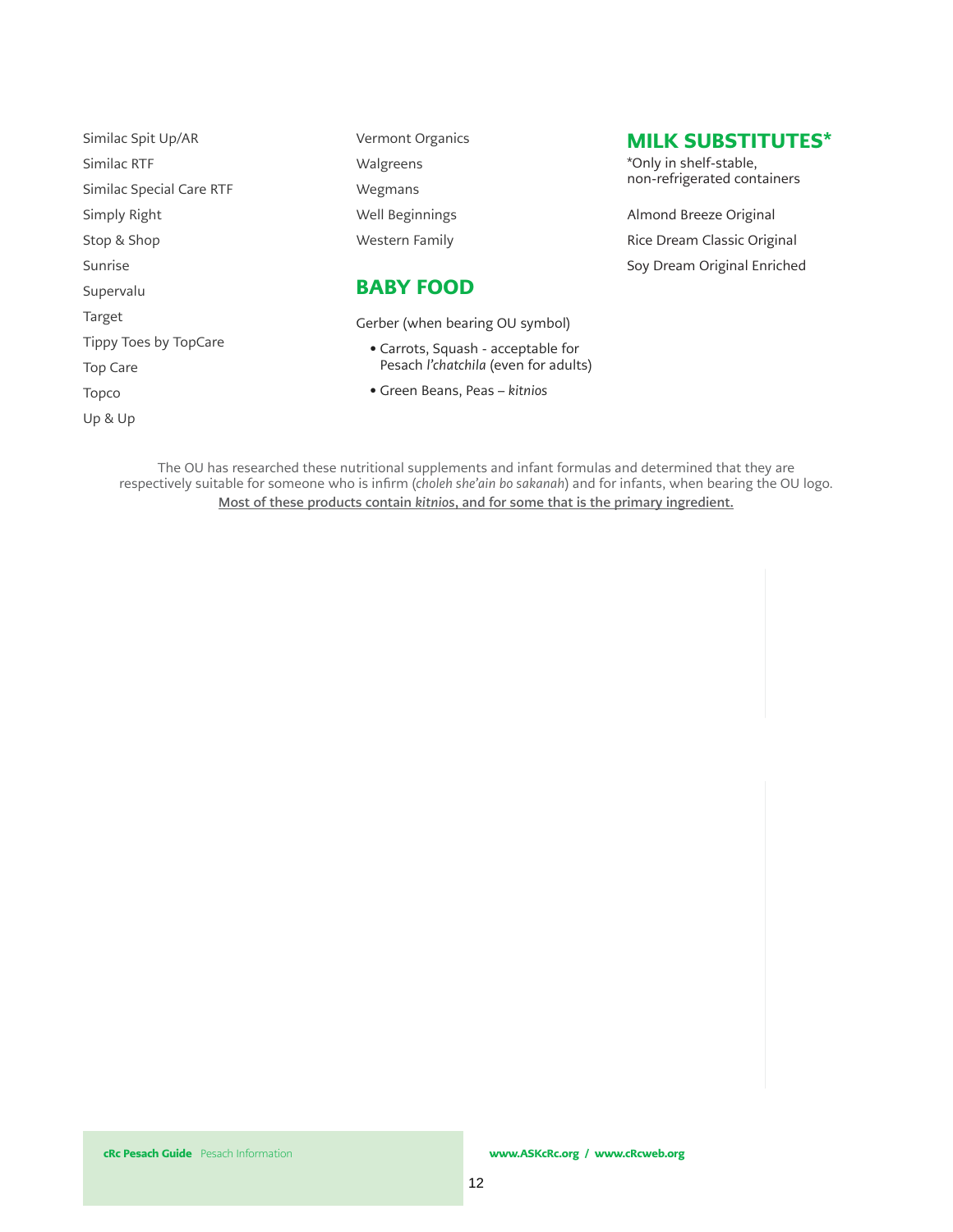# **2020 PET FOOD LIST**

The following is a list of pet foods approved for Passover 2020 when produced in the U.S. Products with identical names from foreign countries may have different formulations, thus compromising their Passover status. Since formulas are subject to change, make sure to check all labels. There should be no chometz listed. A product listing both meat and dairy ingredients may not be used any time during the year. (See "Feeding Your Pet: Barking Up the Right Tree" at www. star-k.org for more information)

## **CATS**

**CATS Blue Freedom Grain Free Indoor** (canned)—Chicken for Kittens, Chicken for Cats, Fish, Flaked Chicken in Tasty Gravy, Chicken for Mature Cat**s**

**Evanger's:** When bearing cRc Passover approval.

**Friskies** (canned): Paté Chicken and Tuna Dinner, Paté Classic Seafood Entrée, Paté Turkey and Giblets, Paté Country Style Dinner, Paté Mariners Catch, Paté Salmon Dinner

**Kirkland (Costco)** (dry)**:** Healthy Weight Indoor Adult, Maintenance Chicken & Rice, Natures Domain Salmon Meal & Sweet Potato

**Merrick Grain Free Limited Ingredient Diet** (canned)**:** Real Chicken, Real Duck, Real Salmon, Real Turkey, Real Tuna

**Merrick Purrfect Bistro Grain-Free** (dry): Adult (Healthy Weight, Real Chicken and Sweet Potato), Healthy Senior, Healthy Kitten

**Merrick Purrfect Bistro Grain-Free** (canned): Chicken Casserole Morsels, Chicken Divan Morsels, Salmon Paté, Tuna Paté

**Prescription Diet**: a/d, d/d except duck, m/d canned only, r/d, s/d, t/d, z/d.

**Wellness Core Grain-Free** (dry): Adult , Indoor, Kitten, Original

**Wellness Core Grain-Free Classic Paté** (canned): Indoor, Kitten, Whitefish & Salmon & Herring

## **FISH**

Fish food and vacation blocks often contain *chometz*. The following are acceptable: Zoo Med Laboratories Giant Plankton Banquet Block Feeder and Tetra Tropical Slow Release Feeders (Tetra Weekend 5 days, and Tetra Vacation 14 days). Goldfish and tropical fish can be given the following items, provided they do not contain fillers: Tubular worms, frozen brine shrimp, and freeze dried worms.

2020 PET FOOD LIST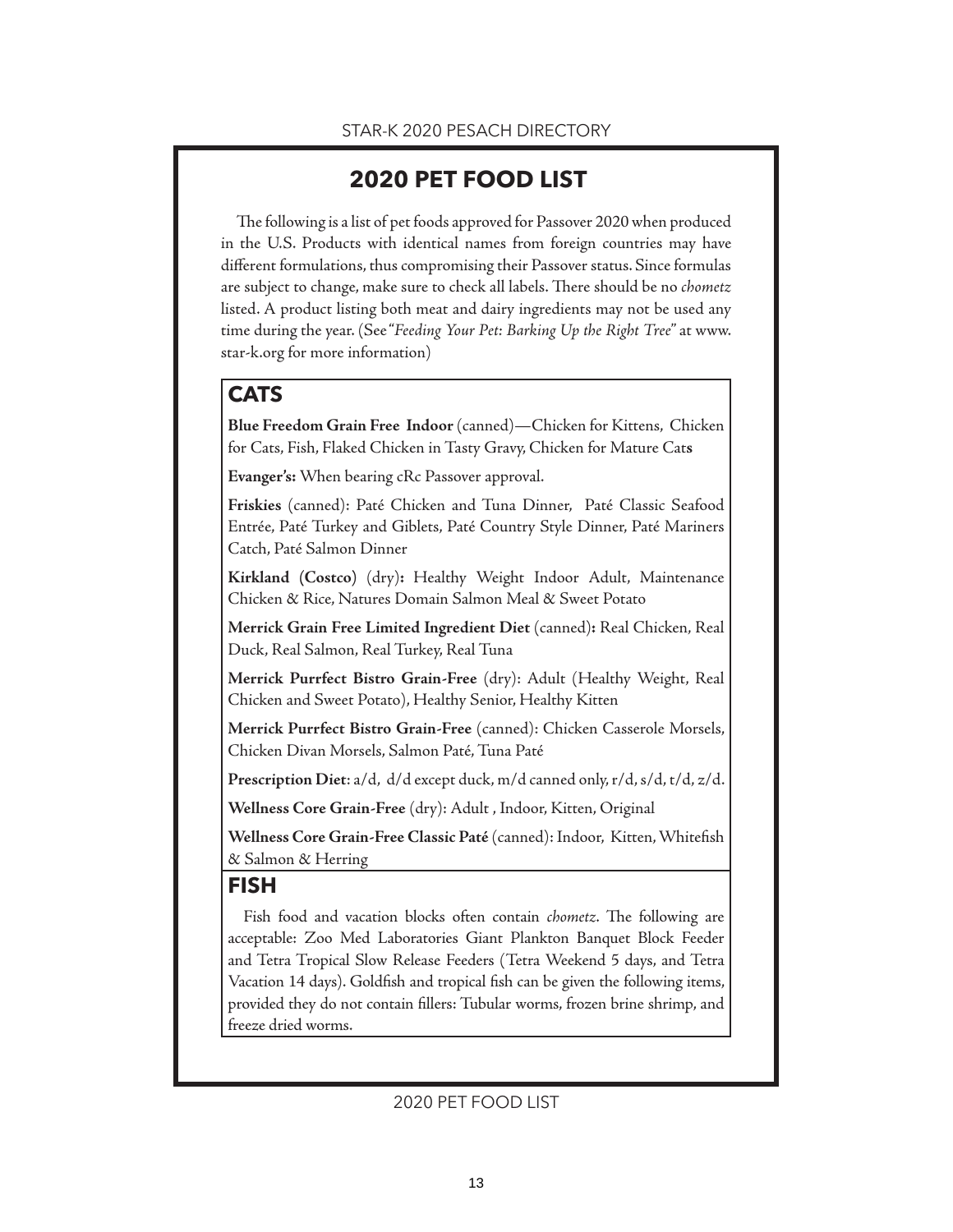**DOGS Alpo Chop House** (canned): Filet Mignon and Bacon Flavors cooked in Savory Juices, Prime Rib Flavor cooked in Savory Juices, Roasted Chicken and Top Sirloin Flavors cooked in Savory Juices, T-Bone Steak and Ribeye Flavors cooked in Savory Juices

**Blue Freedom Grain Free** (canned): Chicken Recipe (Small Breed,

Puppies), Grillers (Hearty Lamb, Hearty Chicken, Hearty Turkey)

**Blue Wilderness Grain Free** (canned): Duck & Chicken Grill, Salmon & Chicken Grill, Beef & Chicken Grill

**Evangers:** When bearing cRc Passover approval.

**Kirkland (Costco) Natures' Domain (dry):** Salmon Meal and Sweet Potato, Turkey Meal and Sweet Potato

**Mighty Dog:** (canned no gravy): Chicken Egg & Bacon Country Platter,

Chicken & Smoked Bacon Combo, Hearty Beef Dinner, With Lamb and Rice. **Prescription Diet:** a/d, d/d, h/d, s/d, u/d, r/d.

**Wellness Core Grain Free** (dry): Ocean, Original, Reduced Fat, Small Breed Original.

**Wellness Core Grain Free** (canned): Beef & Venison & Lamb, Puppy, Turkey & Chicken Liver & Turkey Liver, Whitefish & Salmon & Herring

**Wellness Core Grain Free Ninety Five Percent** (canned)**:** Beef with Carrots, Chicken with Broccoli, Turkey with Spinach

## **BIRDS**

## **BIRDS**  *(Parrots, Parakeets, Cockatiels, Macaws)*

STAR-K would like to express appreciation to Dr. Aaron Weissberg, z"l for his contribution of the following guidelines.

- Millet and sorghum as main diet.
- Peanuts, sunflower seeds, and safflower seeds can be given.
- Larger birds such as parrots can eat pure alfalfa pellets (make sure it is pure alfalfa since it is common to add grains) or dry dog food (see above for list).
- Smaller birds can also have pure alfalfa pellets; crush before feeding.
- Can supplement with cottage cheese, rice cakes (birds like to eat these), small pieces of lean meat, matzah, berries, eggs, canned baby fruits. All large food should be shredded before serving. These items should be given sparingly.
- For minerals, can have oyster shells (calcium) or mineral block.
- The greater the variety, the better.

## 2020 PET FOOD LIST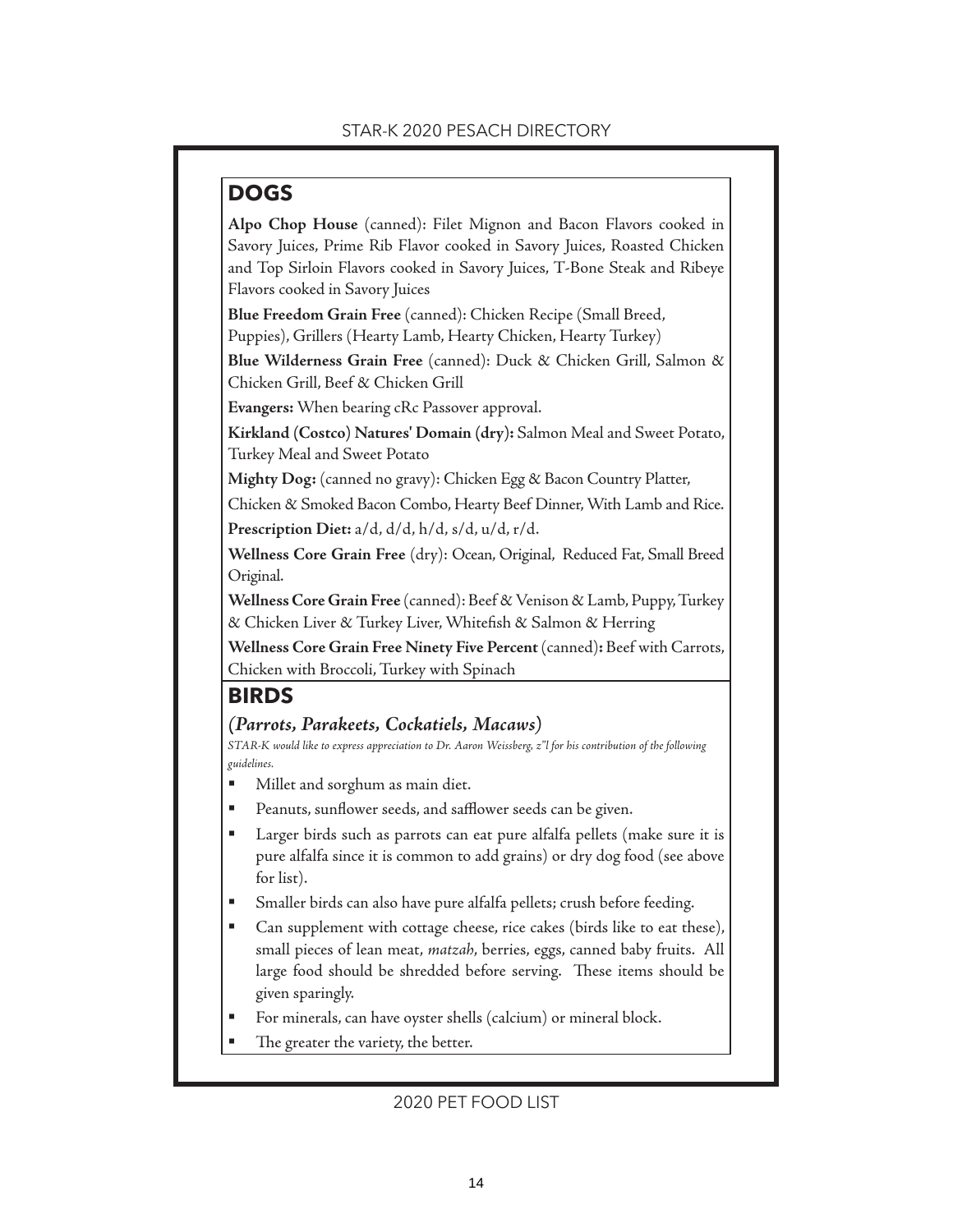## STAR-K 2020 PESACH DIRECTORY

**GECKO Gecko**: Repashy Crested Gecko Meal Replacement Powder

- **HAMSTERS IN PIGS**<br> **H**Best to feed pure alfalfa pellets. Make sure it is pure alfalfa since it is common to add grains. Dried alfalfa may also be given.
- Can supplement with mixture of cut-up fruits and vegetables carrots, broccoli, apples, melon, kale, parsley, oranges, celery, dry corn, sunflower seeds, cabbage. Can also give some matzah. If not accustomed to these items, give sparingly.
- Guinea pigs especially will benefit from kale, parsley and oranges.
- Hamsters especially will benefit from apples.
- Guinea pigs need vitamin C added to diet.

- **ADDITIONAL PET FOOD INFORMATION** Mixes sold in stores often contain chometz. It is advisable for pet owners to slowly wean their pets off their regular chometz pet food diet. This is accomplished by mixing regular and Pesach food between one and two weeks prior to Pesach before switching completely to Pesach food. The ratio of regular and Pesach food should be changed slowly to get the animal used to the new diet. Check with your veterinarian before changing diet.
- Pure Timothy Hay is not *chometz* and may be used.

## **PET STORES IN BALTIMORE METROPOLITAN AREA PET FOOD MAY BE PURCHASED**<br>AFTER PESACH **AFTER** *PESACH*

Petco I Petsmart

## 2020 PET FOOD LIST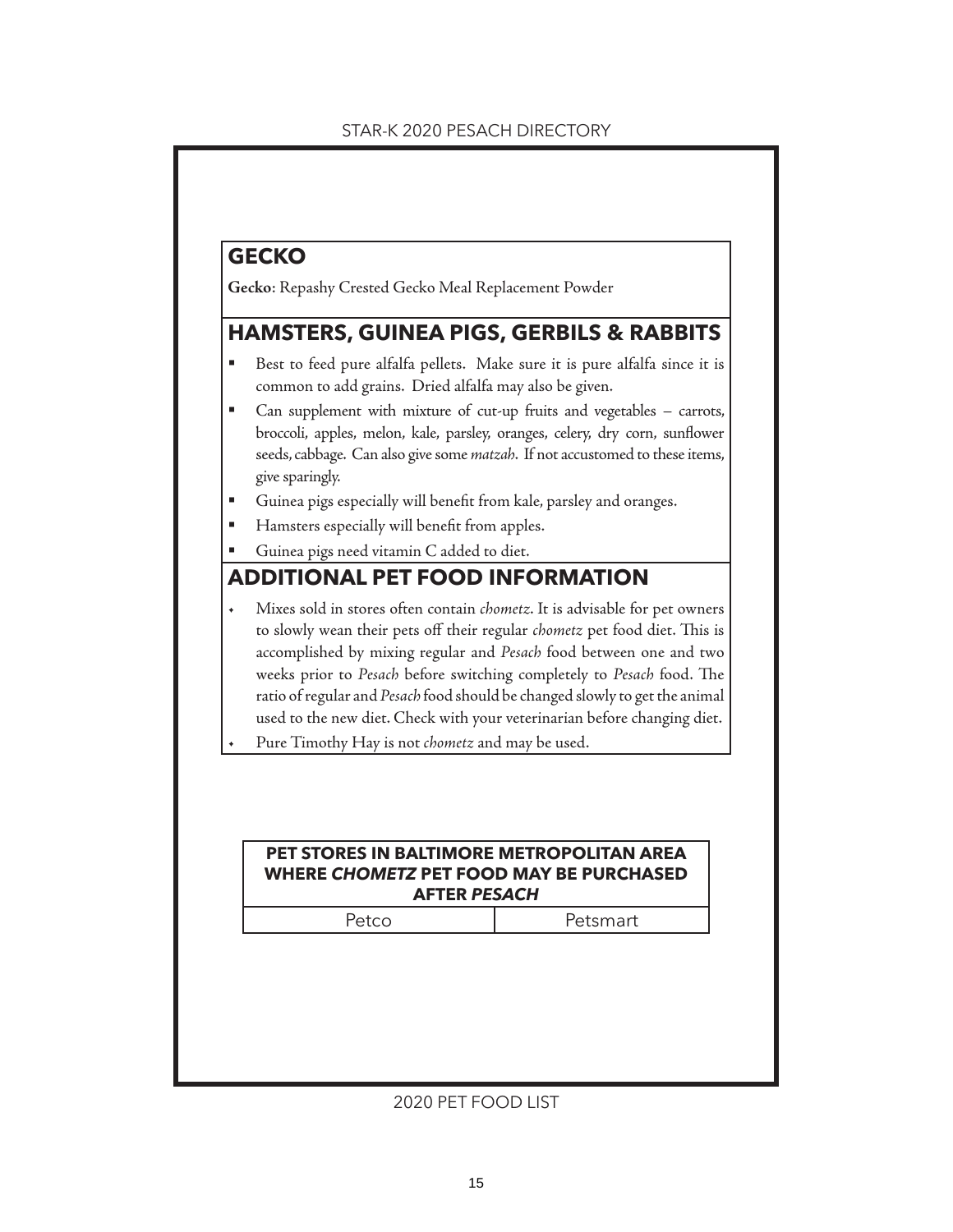## **FAQS REGARDING PETS ON** *PESACH*

Rabbi Zvi Goldberg, STAR-K Kashrus Administrator

## **Q. Are "grain-free" pet foods acceptable?**

**A.** There has been a proliferation of "grain-free" dog and cat foods on the market. While we still recommend checking the ingredient panel on those foods, they are a good place to start your search for an appropriate food.

**Q. Is it necessary to buy a new food bowl for your pet for** *Pesach***? A.** No. However, the bowl used year-round should be thoroughly cleaned before Pesach.

**Q. If I am going away for** *Pesach***, what should I do with my fish? A**. Vacation blocks often contain chometz. One can purchase a block without chometz or use an automatic fish feeder and fill it with non-chometz food.

**Q. During a** *Pesach* **visit to the zoo, may one purchase the animal feed? A.** No. This feed is often chometz and should not be purchased or fed to the animals during Pesach.

**Q. Must pet food with** *chometz* **be put away and sold before** *Pesach***? A.** Yes.

**Q. Can** *kitniyos***, such as rice and beans, be fed to animals on** *Pesach***? A.** Yes.

**Q. What are some common** *chometz* **ingredients in pet food? A.** Wheat (cracked, flour, germ, gluten, ground, groats, middlings, starch), barley (cracked, flour), oats (flour, groats, hulled), pasta, rye, and brewer's dried yeast. Any questionable ingredient should be reviewed by a competent rabbinic authority.

## **Q. What are some common ingredients which may be** *kitniyos* **but are permitted in pet food?**

**A.** Beans, buckwheat, brewer's rice, corn, grain sorghum (milo), millet, peanuts, peas, rice, sesame, soybeans, soy flour, and sunflower.

**Q. Is pet food "with gravy" permitted?**

**A.** Most often, gravy contains chometz. Read the ingredient panel carefully.

## **Q. Are the vitamins or minerals in pet food** *chometz***?**

**A**. They may be chometz, but are batel (nullified) due to the small amount added.

FAQS REGARDING PETS ON PESACH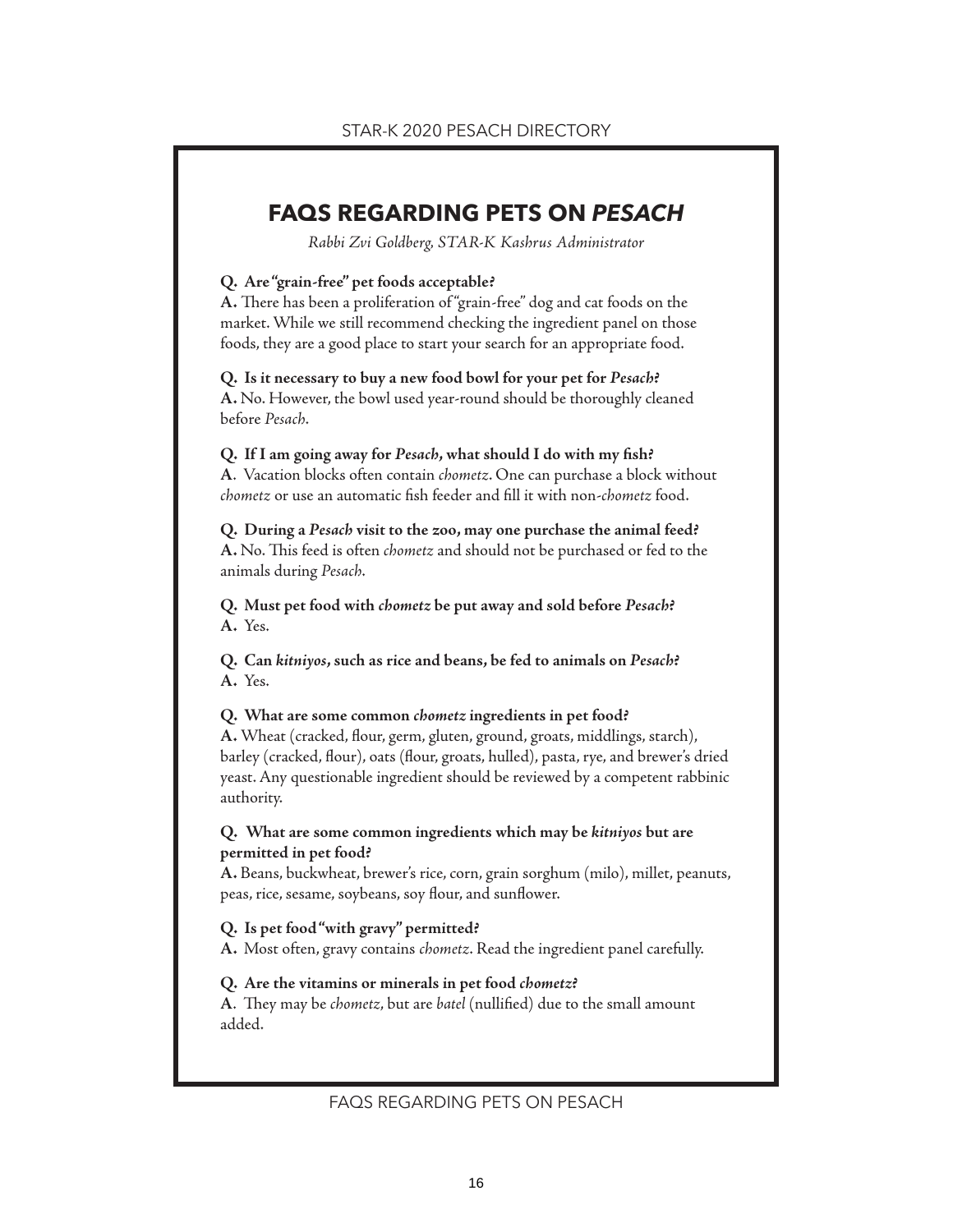# KASHERING FOR PESACH

## *THE OVEN*

**IN A CONVENTIONAL OVEN**, gas or electric, an oven cleaner may be necessary to remove baked on grease. If a caustic-type oven cleaner (Easy-Off, etc.) was used to clean the oven and some stubborn spots remain after the cleaner has been applied a second time with similar results, the remaining spots may be disregarded. Once the oven & racks have been cleaned it may be kashered by turning the oven to the broil setting for 40 minutes or the maximum setting for an hour. The oven should not be turned to the broil or maximum setting until it has been unused for 24 hours.

**IN A CONTINUOUS CLEANING OVEN**, one cannot assume that such an oven is clean just because the manufacturer claims it to be continuously clean. A visual inspection is required. If it has grease spots, they will usually disappear if the top layer of grease is cleaned with Fantastic and a nylon brush, then the oven should be turned to 450F for an hour so that the continuous clean mechanism can work. If the spots do not disappear, since a caustic or abrasive cleaner may not be used without damaging the continuous clean properties of the oven, the Rabbi should be consulted as to the proper procedure needed to clean the oven. The oven should not be turned to the broil or maximum setting until it has been unused for 24 hours.

**IN A SELF-CLEANING OVEN**, the self-cleaning cycle will clean and kasher the oven simultaneously.

## *THE BROILER*

It is complicated to kasher the broiler and normally discouraged.

## *THE STOVE TOP*

#### **GAS TOP**

The cast iron or metal grate on which the pots on the gas range sit, may be kashered by setting the burners on high for 5-10 minutes after they have been thoroughly cleaned and not used for 24 hours. They also may be inserted into the oven and kashered together with the oven. The drip pans should be cleaned. The rest of the stove top should be covered with a double layer of heavy duty aluminum foil.

## **GLASS, CORNING, HALOGEN, OR CERAN TOP**

Kashering this type of range top is very difficult. The elements of the stove should be turned on after not having been used for 24 hours until they come to a glow and then the burner areas are considered kosher. However, the rest of the cooktop presents a problem. Pots and the like should not be placed directly on the cooktop when taken off of the burners. Rather, trivets should be placed between the pots and the cooktop.

## **ELECTRIC TOP**

In an electric cooktop, one should clean the burners and drip pans and then put the burners on the high setting after not having been used for 24 hours until they have come to a glow. The rest of the stovetop should be covered with a double layer of heavy duty aluminum foil.

## *SINKS*

Sinks are generally made from either china, porcelain or stainless steel. China sinks cannot be kashered at all. Porcelain sinks should also be considered like a china sink since there is a controversy over whether a porcelain sink can be kashered. Therefore, they should be completely lined with contact paper or other appropriate material. In addition, dishes that are to be washed in such sinks (china and porcelain) must be washed in a Pesach dish pan placed on a Pesach rack. It is also necessary to have separate dish racks for milchig and fleishig. Stainless steel sinks can be kashered by not using or pouring hot water in the sink for 24 hours prior to kashering, (it is recommended that the hot water valve under the sink be shut off 24 hours before kashering), cleaning them thoroughly (cold water only) and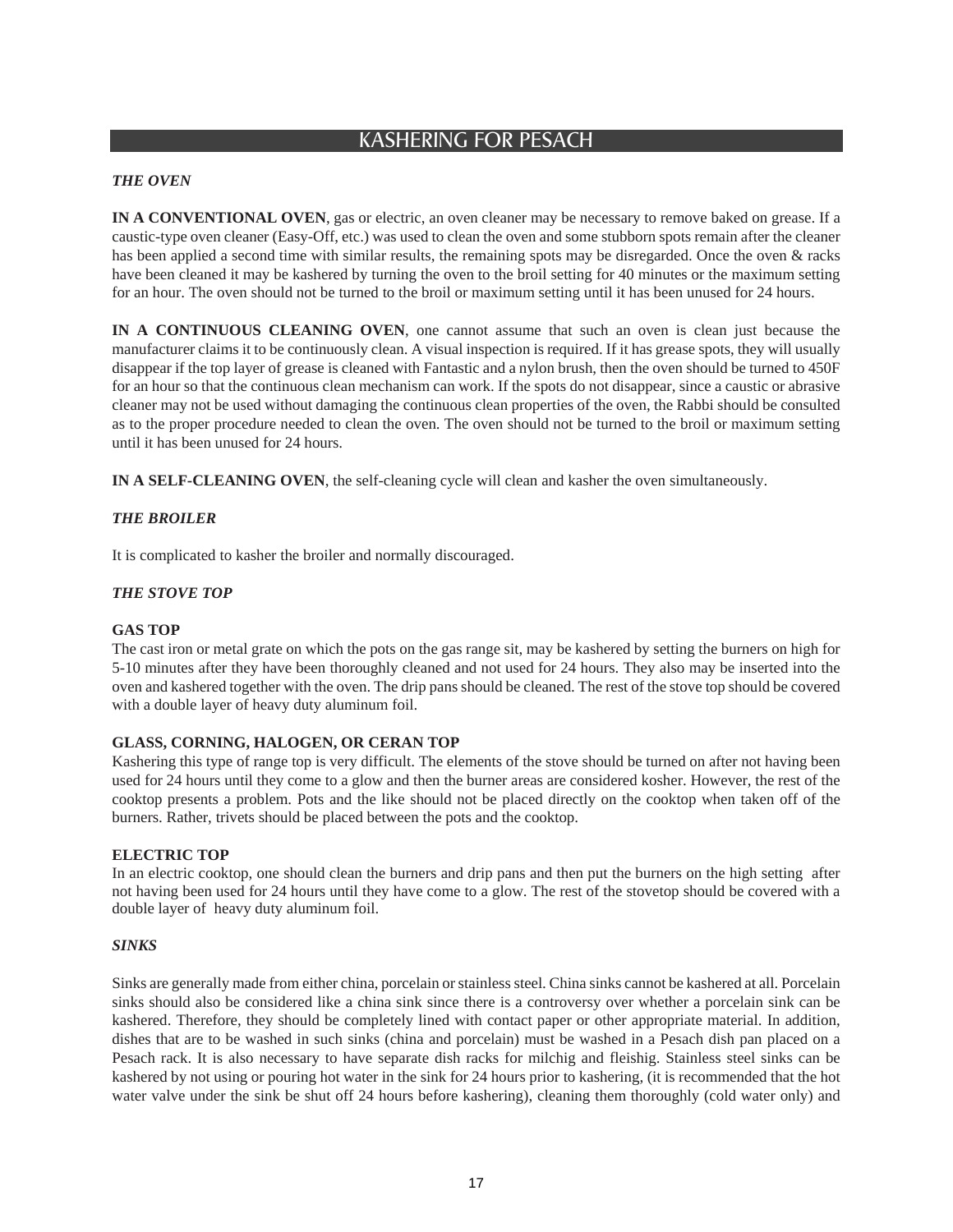then pouring boiling hot water over every part of the stainless steel sink from the Pesach kettle/pot which has been boiling on the fire. Since the stream of boiling water must cover every part of the sink including the drain and the spout of the water faucet, it is likely that the kettle/pot will need to be refilled a few times before the kashering can be completed.

*NOTE:* Corian sinks and counter tops should be treated like any porcelain sink or countertop and should be thoroughly cleaned and covered.

**REFRIGERATOR/FREEZER** Thoroughly clean. DOES NOT NEED TO BE LINED.

**BLENDER/FOOD PROCESSOR** New or Pesachdik receptacle (anything in which food makes direct contact) required. Thoroughly clean motor.

**CAN OPENER (Manual or electric)** -Clean thoroughly.

**COUNTER TOPS (plastic/formica/corian)** -Clean and cover. Many types can be kashered, and need not be covered over Pesach. Contact Rabbi Rosenbaum with specific questions about counter tops.

**DENTURES, BITE PLATES, BRACES**- Clean thoroughly after finishing eating chometz. There are those who are stringent and do not eat hot chametz for 24 hours before Pesach.

## **HIGH CHAIR- Clean thoroughly and cover tray.**

**TABLECLOTHS & TOWELS-** Tablecloths and towels that are used during the year may be used on Pesach after they have been laundered with soap and hot water.

# KASHERING MICROWAVE OVENS

If one has used the microwave for prolonged periods of time (20 minutes or more), allowing the walls of the oven to get hot, more than 120F, from steam given off from the food, it should NOT be kashered. If, however, it is used for short periods, as in reheating foods, or cooking vegetables, it may be kashered for Pesach by the following method: The microwave should not be used for at least 24 hours prior to kashering. Thoroughly clean all surfaces in the oven. The insert glass tray should be changed or covered with a new piece of glass, plastic, or cardboard. Styrofoam could also be used, but it is not recommended if the microwave will be used for a prolonged period of time. Place a clean utensil (Pyrex, Corningware, Visions, or any glass material that can withstand the heat) filled with water inside and turn on at high power, bringing the water to a boil. Keep the water boiling for at least **20-30 minutes.** If a Pesachdike pot is used, it should not be set directly on the glass tray; paper towels should cover the tray first.

The above method is effective whether the walls of the oven are metal or plastic. THERE ARE SOME AUTHORITIES that do not allow koshering if the walls of the microwave are plastic.

*Microwave-Convection ovens follow the same kashering process as regular ovens.*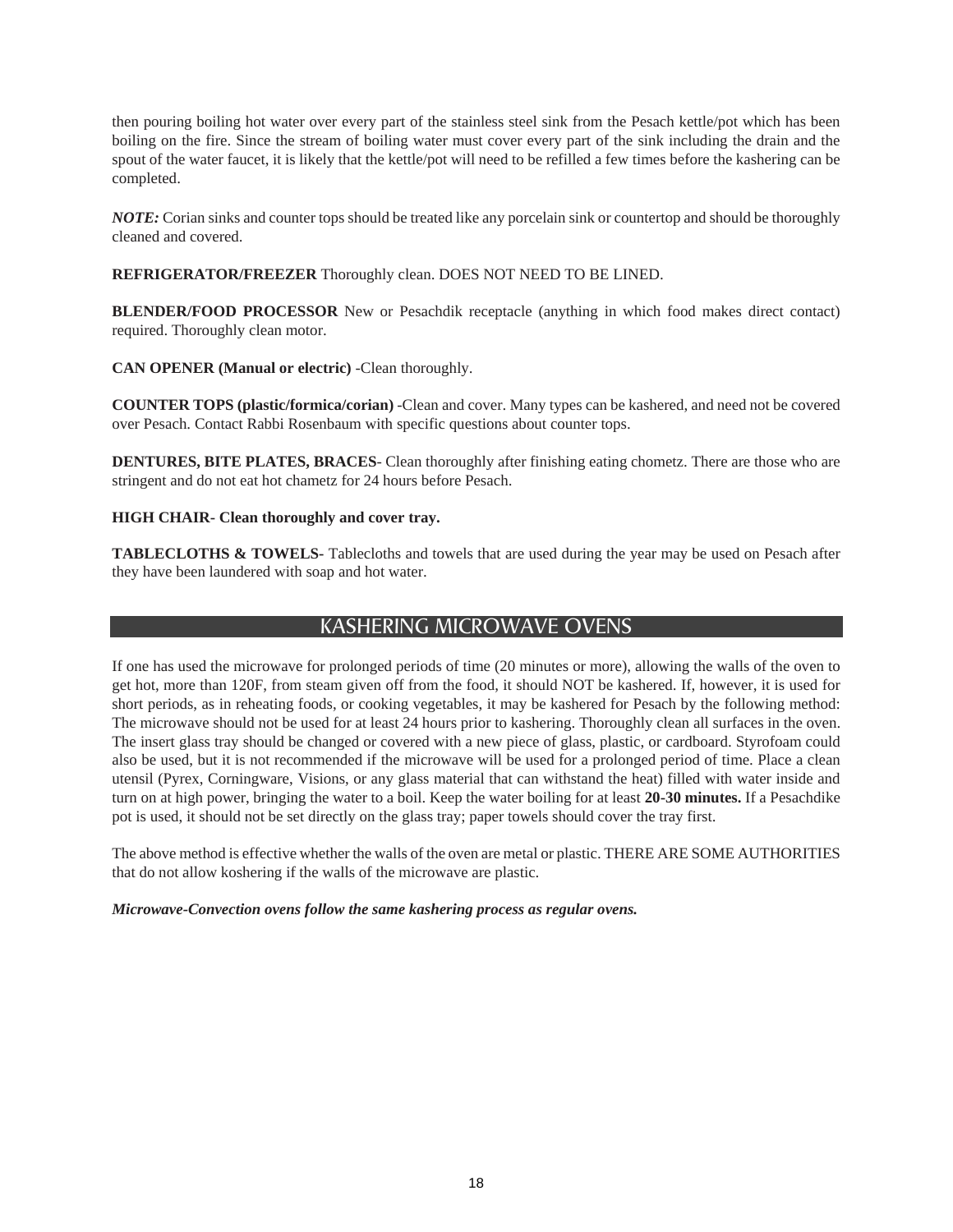## **COUNTERTOPS**

The following listing indicates whether different types of countertops can be kashered for Pesach.

| <b>BRAND NAME OR MATERIAL  </b> | <b>CAN IT BE KASHERED?</b> | <b>COMMENT</b>                                                        |  |  |
|---------------------------------|----------------------------|-----------------------------------------------------------------------|--|--|
| Acrylic                         | <b>Yes</b>                 | May be kashered if there are no scratches or stains; otherwise cover. |  |  |
| Avonite                         | <b>Yes</b>                 | May be kashered if there are no scratches or stains; otherwise cover. |  |  |
| <b>Blue Louise</b>              | Yes                        |                                                                       |  |  |
| <b>Buddy Rhodes</b>             | <b>No</b>                  | Must be covered for Pesach.                                           |  |  |
| <b>Butcher Block</b>            | Yes                        | May be kashered if there are no cracks; otherwise sand or cover.      |  |  |
| <b>Caesar Stone</b>             | <b>Yes</b>                 |                                                                       |  |  |
| Cambria                         | Yes                        |                                                                       |  |  |
| Cement                          | <b>No</b>                  | Must be covered for Pesach.                                           |  |  |
| Ceramic tile                    | <b>No</b>                  | Must be covered for Pesach.                                           |  |  |
| Cheng Design                    | <b>No</b>                  | Must be covered for Pesach.                                           |  |  |
| Concrete                        | <b>No</b>                  | Must be covered for Pesach.                                           |  |  |
| Copper                          | Yes                        |                                                                       |  |  |
| Corian                          | Yes                        | May be kashered if there are no scratches or stains; otherwise cover. |  |  |
| Cosmos                          | <b>Yes</b>                 |                                                                       |  |  |
| Craftart                        | <b>Yes</b>                 | May be kashered if there are no cracks; otherwise sand or cover.      |  |  |
| Curava                          | <b>No</b>                  | Must be covered for Pesach                                            |  |  |
| Dekton                          | <b>No</b>                  | Must be covered for Pesach                                            |  |  |
| <b>Fireclay Tiles</b>           | <b>No</b>                  | Must be covered for Pesach                                            |  |  |
| Formica                         | <b>Yes</b>                 | Carefully clean seams before kashering.                               |  |  |
| Gibraltar                       | Yes                        | May be kashered if there are no scratches or stains; otherwise cover. |  |  |
| Glass tile                      | <b>No</b>                  | Must be covered for Pesach.                                           |  |  |
| Granite                         | <b>Yes</b>                 |                                                                       |  |  |
| HanStone                        | <b>Yes</b>                 |                                                                       |  |  |
| John Boos                       | <b>Yes</b>                 | May be kashered if there are no cracks; otherwise sand or cover.      |  |  |
| Hi-Macs                         | <b>Yes</b>                 |                                                                       |  |  |
| Laminam                         | <b>No</b>                  | Must be covered for Pesach.                                           |  |  |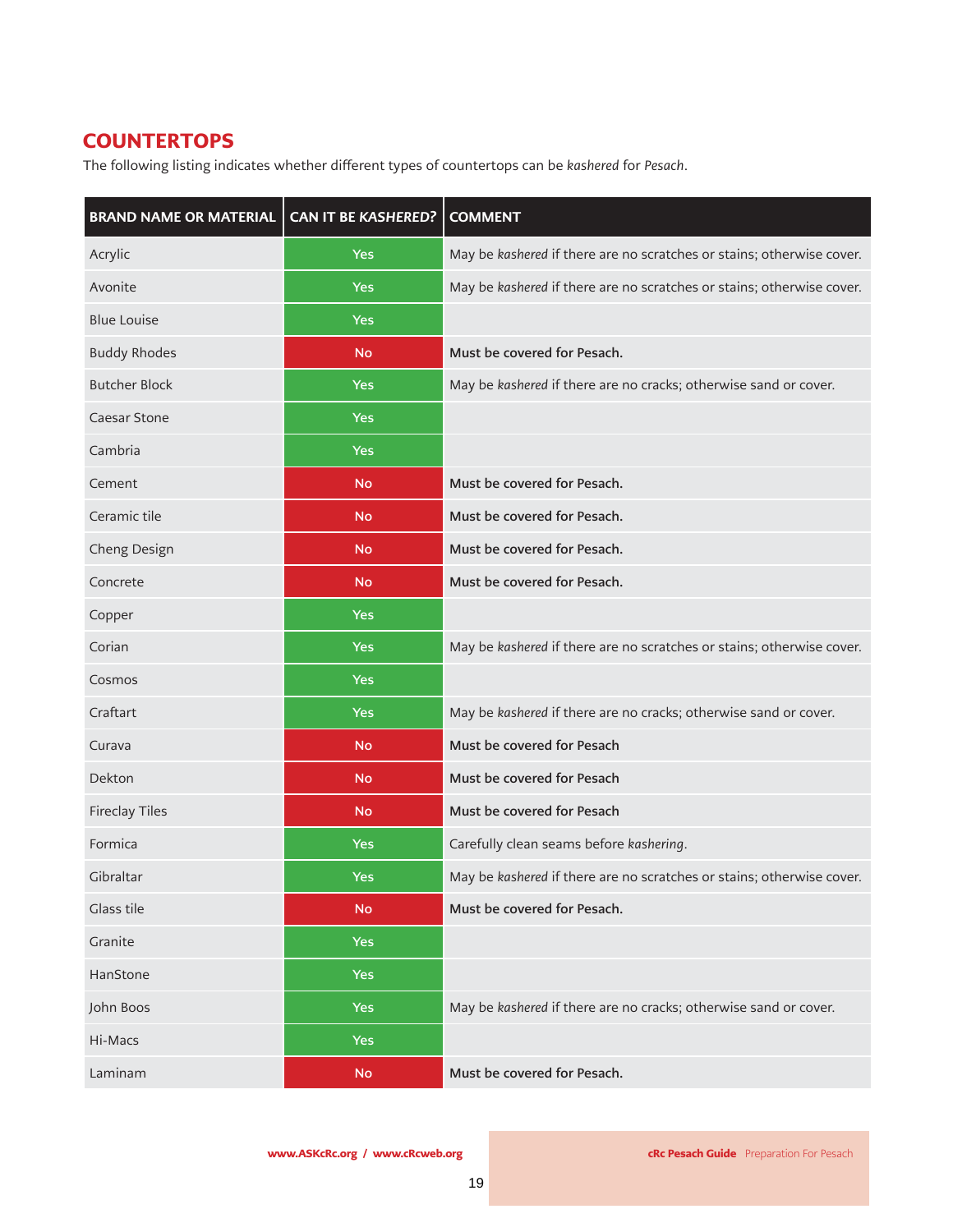| BRAND NAME OR MATERIAL   CAN IT BE KASHERED? |            | <b>COMMENT</b>                                                        |
|----------------------------------------------|------------|-----------------------------------------------------------------------|
| Laminate (plastic)                           | <b>Yes</b> | Carefully clean seams before kashering.                               |
| Limestone                                    | <b>Yes</b> |                                                                       |
| Marble                                       | <b>Yes</b> |                                                                       |
| Marmoglass                                   | <b>No</b>  | Must be covered for Pesach.                                           |
| Meganite                                     | <b>Yes</b> |                                                                       |
| Monestone                                    | <b>Yes</b> | May be kashered if there are no scratches or stains; otherwise cover. |
| Nanoglass                                    | <b>No</b>  | Must be covered for Pesach.                                           |
| Neolith                                      | <b>No</b>  | Must be covered for Pesach.                                           |
| Nevamar                                      | <b>Yes</b> | Carefully clean seams before kashering.                               |
| Pionite                                      | <b>Yes</b> | Carefully clean seams before kashering.                               |
| Plastic Laminate                             | <b>Yes</b> | Carefully clean seams before kashering.                               |
| Porcelain                                    | <b>No</b>  | Must be covered for Pesach.                                           |
| Pyrolave                                     | <b>No</b>  | Must be covered for Pesach.                                           |
| QStone                                       | Yes        |                                                                       |
| Quartz Resin                                 | <b>Yes</b> |                                                                       |
| Quartzite                                    | <b>Yes</b> |                                                                       |
| Silestone                                    | <b>Yes</b> |                                                                       |
| Silgranit                                    | <b>Yes</b> |                                                                       |
| Slate                                        | <b>Yes</b> |                                                                       |
| Soapstone                                    | Yes        |                                                                       |
| Spekva                                       | Yes        | May be kashered if there are no cracks; otherwise sand or cover.      |
| <b>Stainless Steel</b>                       | <b>Yes</b> |                                                                       |
| Staron                                       | <b>Yes</b> | May be kashered if there are no scratches or stains; otherwise cover. |
| Surrell                                      | Yes        | May be kashered if there are no scratches or stains; otherwise cover. |
| Swanstone                                    | Yes        | May be kashered if there are no scratches or stains; otherwise cover. |
| Wood                                         | <b>Yes</b> | May be kashered if there are no cracks; otherwise sand or cover.      |
| Zinc                                         | <b>Yes</b> |                                                                       |
| Zodiaq                                       | Yes        |                                                                       |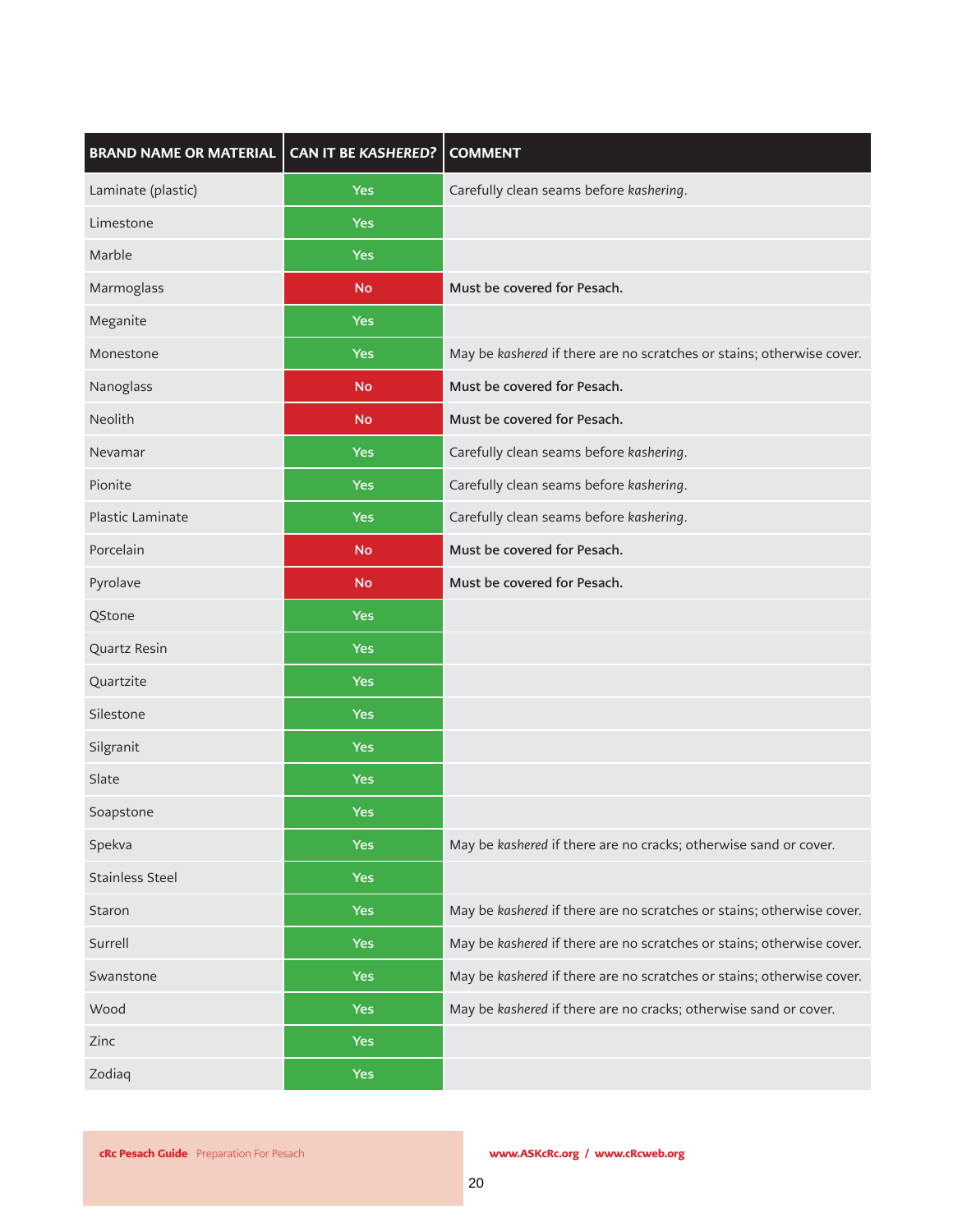## LAWS OF PESACH 5780

## *MECHIRAS CHOMETZ* **(SELLING OF CHOMETZ)**

Any *chometz* in the possession of a Jew during the days of Passover is forbidden to be used forever. Therefore, if one has *chometz* and cannot dispose of it before the holiday, he should make arrangements for its sale to a non-Jew. All *chometz* in your possession should be collected and stored in a locked closet or room together with the *chometz*  utensils, and the Rabbi should be authorized to arrange for its sale. At the end of the holiday, the *chometz* is bought back from the non-Jew. If it is not feasible for you to sell your *chometz* through our on-line form, please contact Rabbi Rosenbaum as soon as possible at rdrosenbaum@yise.org or 301-593-4465 ext. 405 so that he may arrange the sale for you. For this reason, it is also necessary to check with the Rabbi after Passover if you are not certain that your Jewish grocer or baker has sold his *chometz.* This transfer of possession will take place this year on Wednesday morning, April  $8<sup>h</sup>$  at 11:40AM.

## **FAST OF THE FIRST BORN**

This is the fast observed by all first-born males the day before Passover. This year the fast will be observed on Wednesday, April 8<sup>th</sup>. Those who wish to avoid fasting may attend the *Siyyum*. We will plan to have a Siyyum accessible remotely. Details will be circulated closer to *Pesach.* Those who would otherwise be obligated to fast should partake of something immediately following the *Siyyum*. When the first-born is not yet a *Bar Mitzvah*, it is obligatory for his father to attend the *Siyyum* on his behalf.

## *BEDIKAS CHOMETZ* **(SEARCHING FOR** *CHOMETZ***)**

The search for *chometz* is performed the night before Passover. It takes place this year on Tuesday evening, April 7th. At that time, we search the entire house for crumbs or particles of *chometz* with the help of a candle. A special blessing is said before the beginning of the search. The blessing is found in the *Haggadah*. At the conclusion of the search the *KOL CHAMIRA* is recited for the first time. Those who will leave their homes before *bedikah* night should perform it the last night before departure. Though the standard blessing at the beginning of the search is not said, the KOL CHAMIRA is said upon its conclusion.

## **LATEST TIME OF EATING** *CHOMETZ*

*Chometz* may be eaten this year on Wednesday April 8<sup>th</sup> until 10:33AM.

## **BURNING OF THE** *CHOMETZ*

The *chometz* found during the search and all other particles of *chometz* left over (which are not sold) should be burned on April 8th before 11:51 AM and the *KOL CHAMIRA* should be recited at that time. Though burning is the preferred method, it is also acceptable to dispose of the *chometz* in other ways, such as flushing it down the toilet.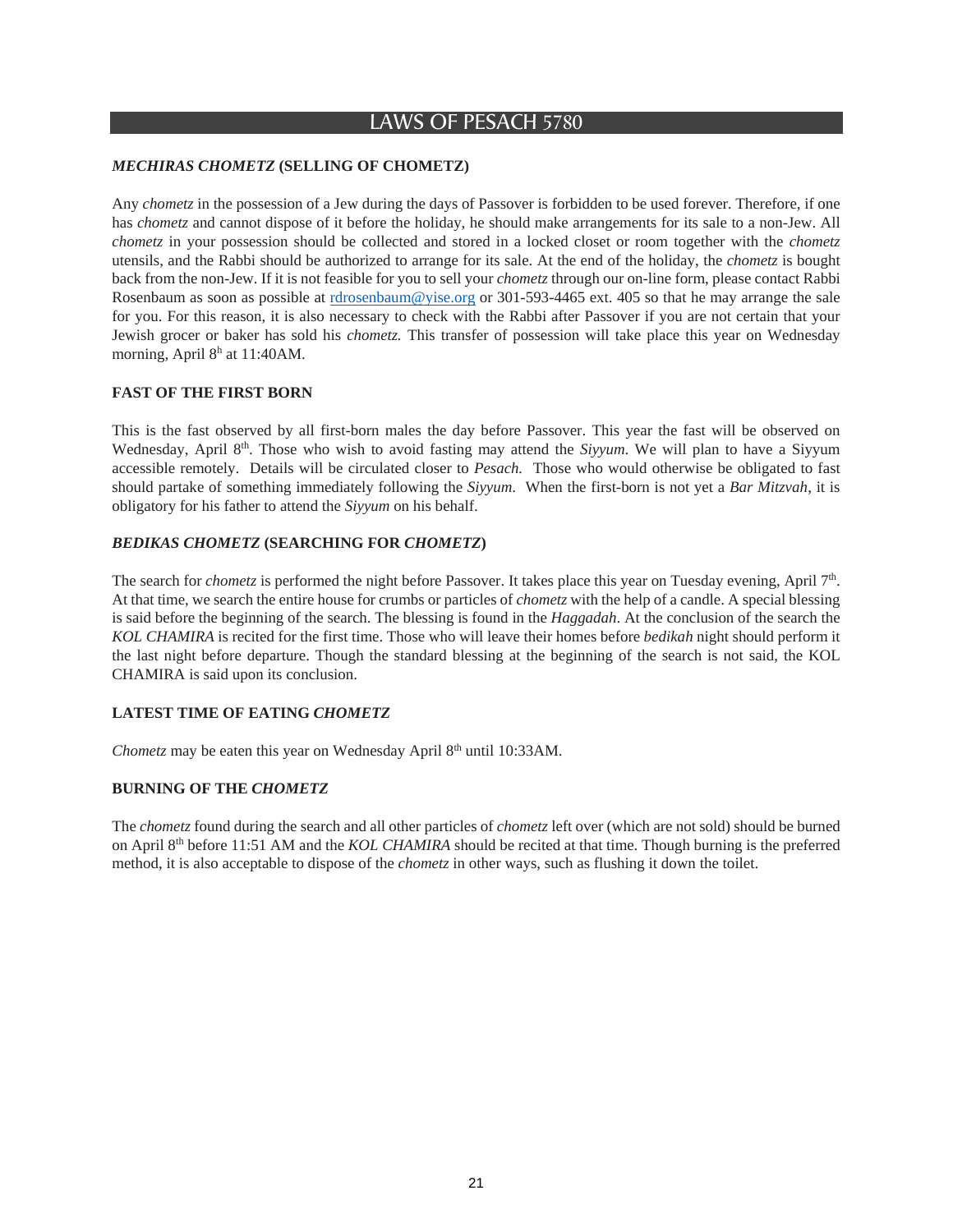## REQUIREMENTS OF RITUAL FOODS & BEVERAGES FOR THE PASSOVER SEDER

## **WINE**

1. Minimum size of wine cups - 3.3 fl. oz. **When the first seder occurs on Friday night, the first cup should hold at least 3.8 fluid ounces.**

2. Full strength without diluting is required. If for health reasons one cannot use full strength wine, then the following is the order of preference for beverages to be used for the four cups: 1) wine: 2) wine with grape juice; 3) wine with water (if necessary, the dilution ratio for New York wine is  $2/5$  wine to  $3/5$  water); 4) grape juice; and 5) grape juice and water (if necessary, the dilution ratio for New York grape juice 1/3 grape Juice to 2/3 water).

## **MINIMUM AMOUNT OF MATZAH TO BE EATEN**

1. After reciting the Bracha *AL ACHILAS MATZAH* and for *AFIKOMEN*, a piece 7" x 4-1/2"should be eaten. \*

2. For *Korech* a piece 7" x 2-1/2" should be eaten.

\* Some opinions advise: for #1, a piece 7" x 6 1/4" should be eaten.

## **MINIMUM AMOUNTS OF MARROR**

1. If using pure grated horseradish – an amount compacted into a vessel measuring 1.1 fl. oz. should be eaten.

For Korech, an amount compacted into a vessel .7 fl. oz. should be eaten.

2. If using Romaine lettuce leaves - enough leaves to cover an area of 8" x 10" should be eaten.

3. If using Romaine lettuce stalks - enough stalks to cover an area of 3" x 5" should be eaten.

*When one uses Romaine lettuce one must be extremely careful that there are no small insects on the leaves. Some Poskim prefer the use of regular lettuce, which should also be checked carefully.*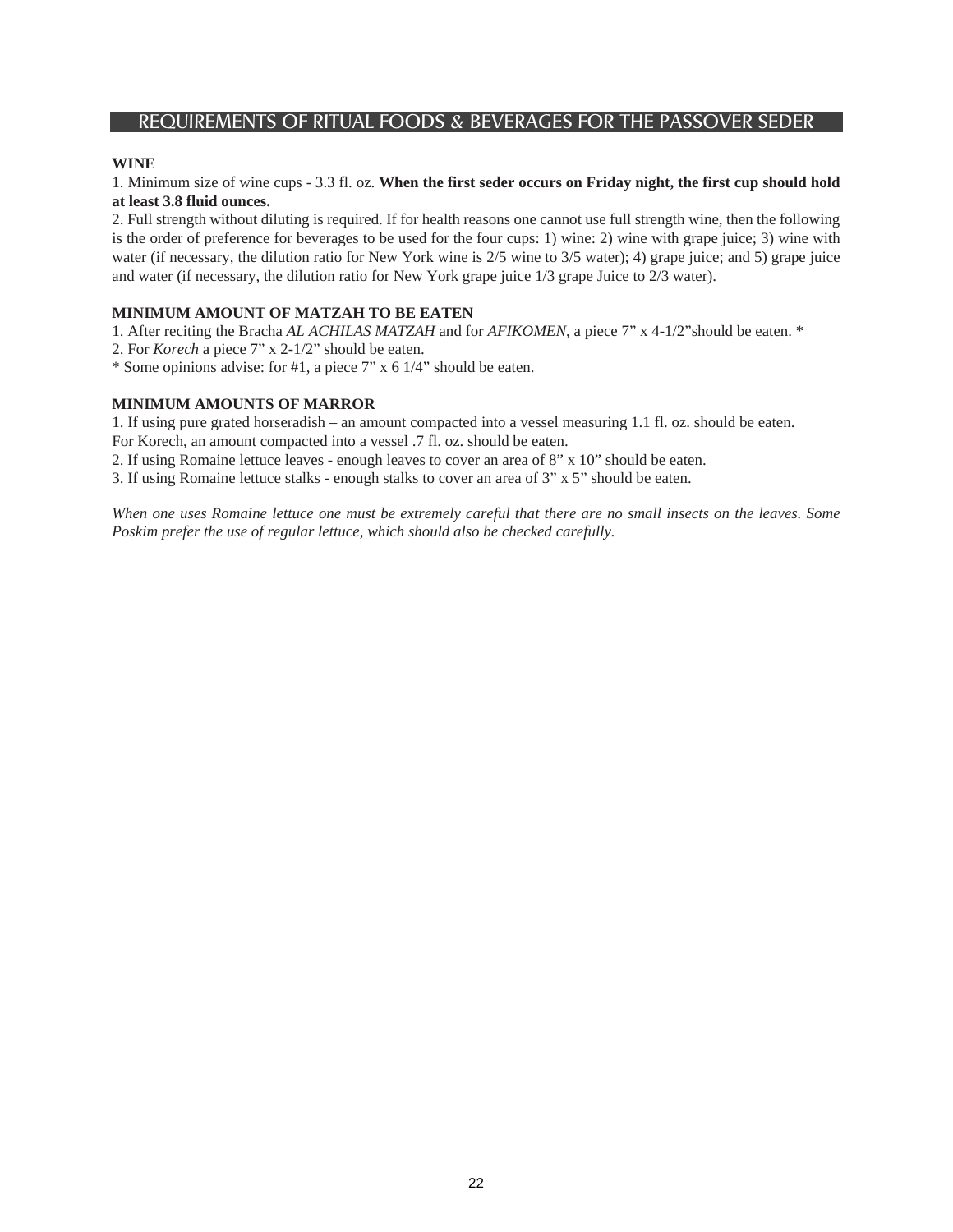## **Chametz After Pesach 2020**

It is rabbinically prohibited to purchase chametz after Pesach from a Jew who maintained chametz in his possession over the course of Pesach. This is referred to in rabbinic literature as Chametz She'avar Alav HaPesach.

A product is defined as *chametz* if it consists of any of the five major grains, including wheat, barley, oat, rye or spelt in a significant concentration. There is no prohibition to purchase *chametz* from a non-Jew who was in possession of chametz over Pesach.

The list below consists of establishments where one may and may not purchase chametz immediately after Pesach. Stores from which one may purchase immediately following Pesach have no Jewish ownership or a valid sale of *chametz* - by the Jewish owner to a non-Jew under the auspices of a Rabbi - was executed. Stores from which one *may not* purchase *chametz* immediately after Pesach are Jewish owned or supplied and a valid sale of chametz was not performed.

The list below is the most current as we go to print. Please understand that new information may become available as Pesach approaches.

We suggest that you contact your Rabbi for any further clarification or understanding of the issue of chametz after Pesach.

- Chametz may be purchased from all Capitol K establishments and caterers one hour after Pesach 2020.
- Chametz may be purchased from the following national stores after Pesach 2020:

Aldi, BJ's, Costco, CVS, Food Lion, Harris Teeter, Kmart, Lidl, Petco, PetSmart, Rite Aid, Royal Farms, Save-A-Lot, Sam's Club, Shoppers Food and Pharmacy, Trader Joe's, Walgreens, Walmart, Wegmans, Whole Foods Market, Winn-Dixie

• Chametz may be purchased from the following stores in our community after Pesach 2020:

H Mart, MOM's Organic Market, ShopRite of White Oak

• Chametz may only be purchased from Snider's beginning four weeks after Pesach, beginning Friday, May 15, 2020.

Due to possible chametz distributed by a Jewish company, if one has the option of purchasing chametz from other stores, it is commendable not to purchase chametz from Giant, Safeway or Target until four weeks after Pesach, beginning Friday, May 15, 2020. Due to a potential limited supply of food due to Corona-virus, this would not be the year to be stringent on this matter if not feasible.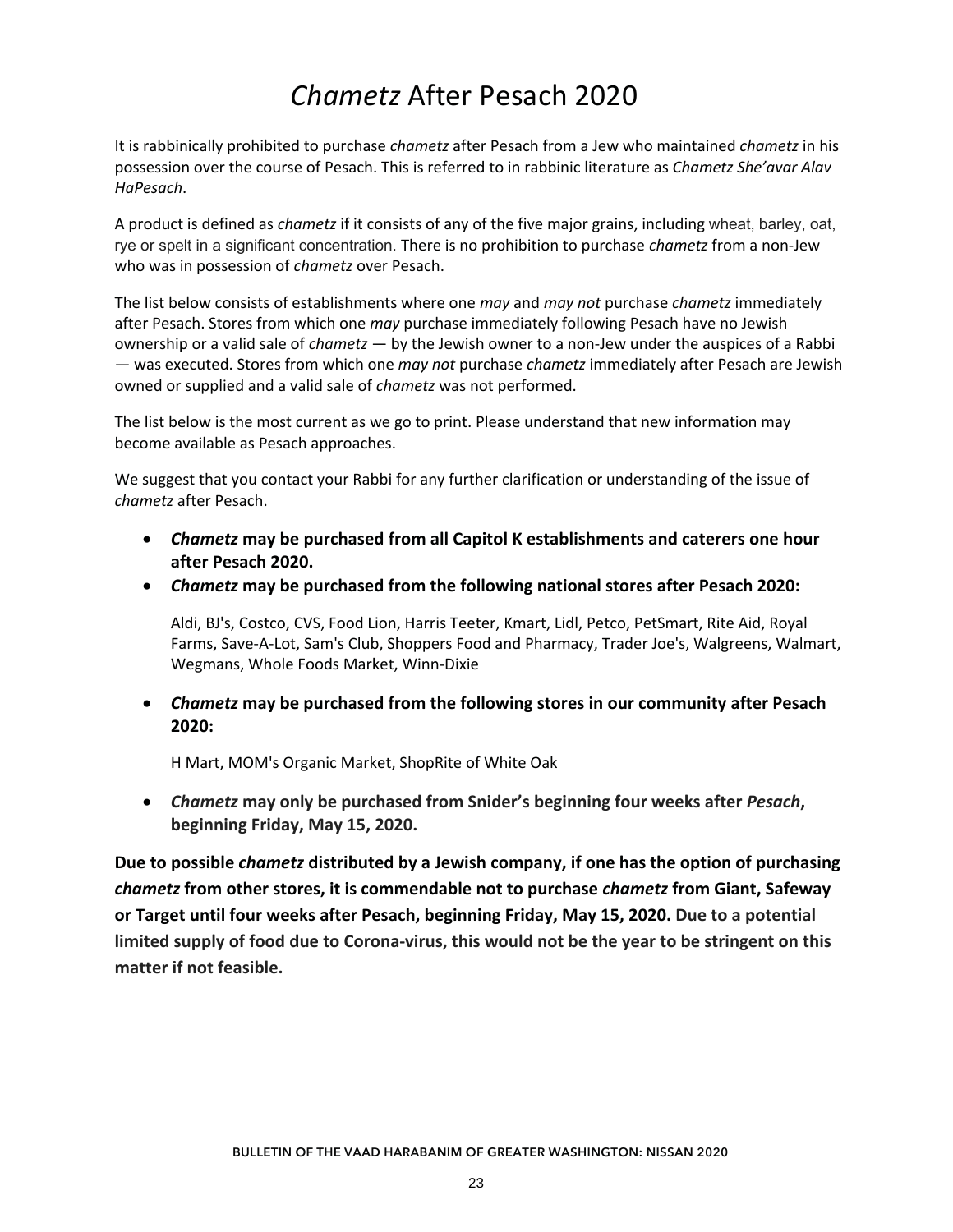## PESACH TIMES PESACH TIMES

The following times are relevant throughout Pesach for determining your personal Davening times, particularly if you do not Daven at the same time as your usual Minyan would meet.

**Earliest Talis & Tefilin** - 5:46 AM on April 8, gradually getting earlier to 5:34 AM on April 16.

**Netz Hachamah** (sunrise) - 6:42 AM on April 8, gradually getting earlier to 6:30 AM on April 16. This is the ideal time to Daven the Shacharis Shmoneh Esrai and, if possible, Shmoneh Esrai should not be Davened before that time.

**Latest Krias Shma** - 9:54 AM on April 8, gradually getting earlier to 9:49 AM on April 16.

**Earliest Mincha** - 1:43 PM on April 8, gradually getting earlier to 1:42 PM on April 16.

The usual time for Mincha is a little before Shkia (sunset), about the same time as listed for lighting candles on Erev Shabbos or Erev Yom Tov. If Mincha is Davened significantly earlier then it is preferable to Daven Mincha prior to Plag Hamincha and Maariv following Plag Hamincha.

## **Wednesday, April 8 - Erev Pesach**

| Siyum via Zoom                               | 7:00 AM/8:00 AM/9:00 AM                                                                                   |
|----------------------------------------------|-----------------------------------------------------------------------------------------------------------|
| Meeting ID: 416 963 9000, phone 301-715-8592 |                                                                                                           |
| Finish eating Chametz by                     | $10:33$ AM                                                                                                |
| Recite Kol Chamira by                        | $11:51$ AM                                                                                                |
| • Remember to make an Eruv Tavshillin.       |                                                                                                           |
| Light Candles                                | $7.21$ PM                                                                                                 |
|                                              | • Even if one's Minhag is to say Hallel in Shul on Seder night, one would not say it if davening at home. |
| Seder starts after                           | $8:20$ PM                                                                                                 |

## **Thursday, April 9 - Yom Tov**

- *We do not say the Tefillah of Tal on the first day of Pesach, as it is part of the Chazan's repetition. The first Shmoneh Esrai in which we stop saying Mashiv Haruach is Mincha of the first day of Pesach.*
- Light Candles after **8:21 PM**  *Even if one's Minhag is to say Hallel in Shul on Seder night, one would not say it if davening at home. Begin counting Sefiras Haomer.* **Friday, April 10 - Yom Tov**  Plag Hamincha 6:20 PM Light Candles 7:23 PM *On the second night of Yom Tov (Thursday, April 9 and Wednesday, April 15), no acts of preparation may be made for the second night before the posted candle lighting time.*

## **Shabbos, April 11 - Chol Hamoed**

 *There is no obligation for an individual to say Shir Hashirim on Shabbos Chol Hamoed. If an individual wants to do so it is certainly acceptable to do so.* 

| <b>Shabbos Ends</b>              | 8:24 PM |
|----------------------------------|---------|
| Tuesday, April 14 - Erev Yom Tov |         |
| Plag Hamincha                    | 6:22 PM |
| <b>Light Candles</b>             | 7:26 PM |
| Wednesday, April 15 - Yom Tov    |         |

| Light Candles after | 8:28 PM |
|---------------------|---------|
|                     |         |

## **Thursday, April 16 - Yom Tov**

 *One says Yizkor on the last day of Yom Tov even when davening without a Minyan.* Yom Tov Ends 8:29 PM Chametz which was sold for Pesach may be used after 9:15 PM